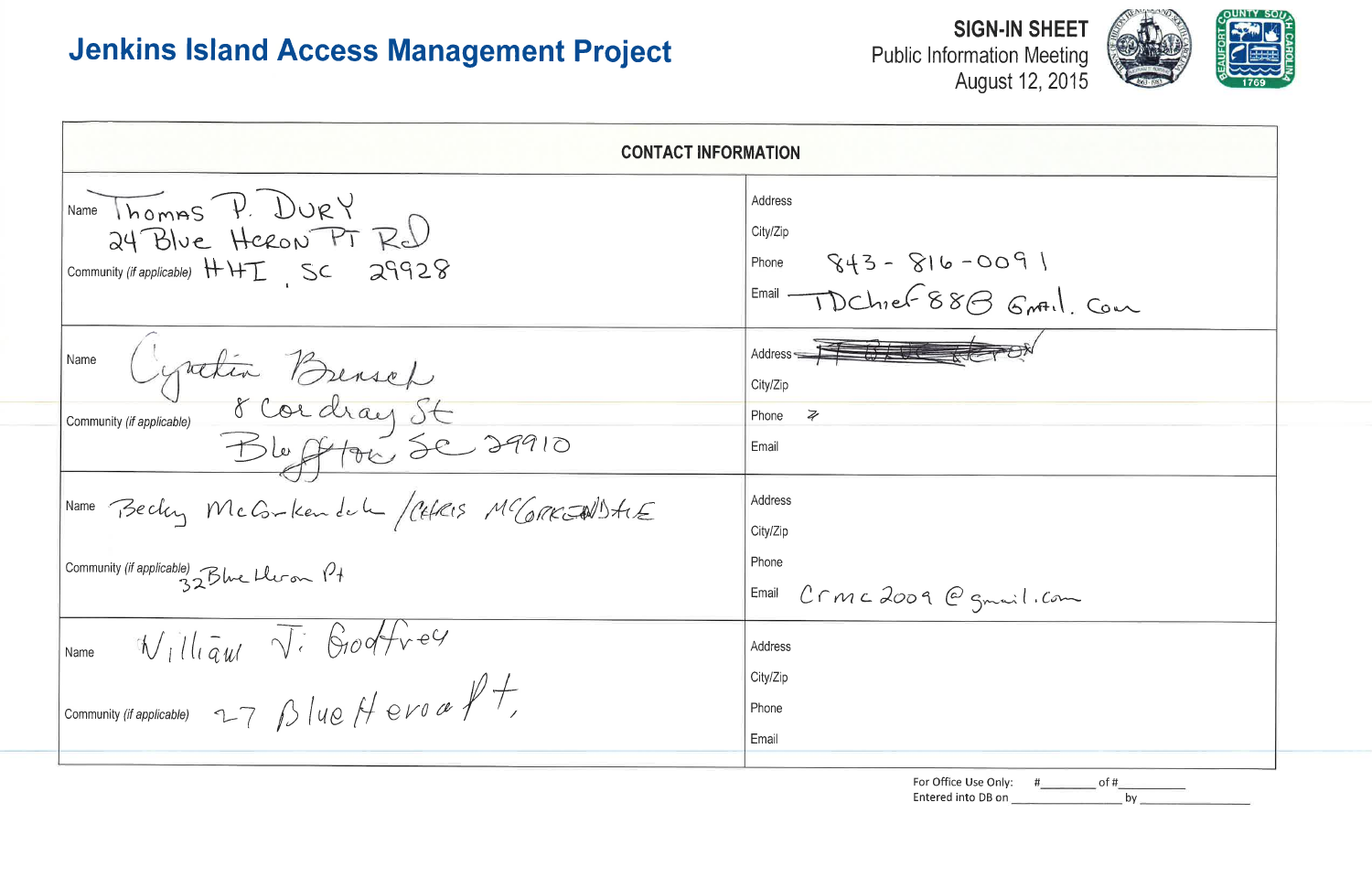| <b>CONTACT INFORMATION</b>                                                                                                                                                    |                                                                                                                                |  |  |  |  |  |
|-------------------------------------------------------------------------------------------------------------------------------------------------------------------------------|--------------------------------------------------------------------------------------------------------------------------------|--|--|--|--|--|
| Name KEN TURNER<br>Community (if applicable) $B \cup B$ (therox) $D$                                                                                                          | 17 BLUE HETC<br>Address<br>$City/Zip$ $1 + 4 + 1 = 1$<br>Phone $342 - 3818$<br>Email 17 BLUE $\ominus$ Hare                    |  |  |  |  |  |
| Name Marty Pauls<br>Community (if applicable) $D/\nu c$ He $\nu$                                                                                                              | Address 18 Blue Heven PT<br>City/Zip $H H J$ , SC 29926<br>Phone $843 - 342 - 6701$<br>$F_{\text{mail}}$ $m_j/K/GK$ oadrunner. |  |  |  |  |  |
| Name $(1)\triangle UDECDARSON$<br>Community (if applicable)                                                                                                                   | Address $14$ BLUE $\mu$ P<br>City/Zip $HUT$ $SC$ 29928<br>Phone $\bigcirc$<br>Email                                            |  |  |  |  |  |
| Name $\rho_{o}$ of SANDRA $H_{E}$ NWELL<br>Community (if applicable) $\beta$ $\bot$ $\iota \in \mathcal{H}$ $\in \mathbb{R}$ d $\mathcal{N}$ $\forall$ $\iota$ $\iota$ $\tau$ | Address 22 BLUE HERON<br>City/Zip $\iota$ + (<br>Phoné 981 545 5877<br>Email $WWPSWPTIP$                                       |  |  |  |  |  |







| JN                                    |
|---------------------------------------|
| GRV, COM                              |
|                                       |
| $=$ $\circ$                           |
|                                       |
|                                       |
| PT Rd.                                |
| THLINK, NET,                          |
| $\frac{\#$ of $\#$<br>$\iota$ :<br>by |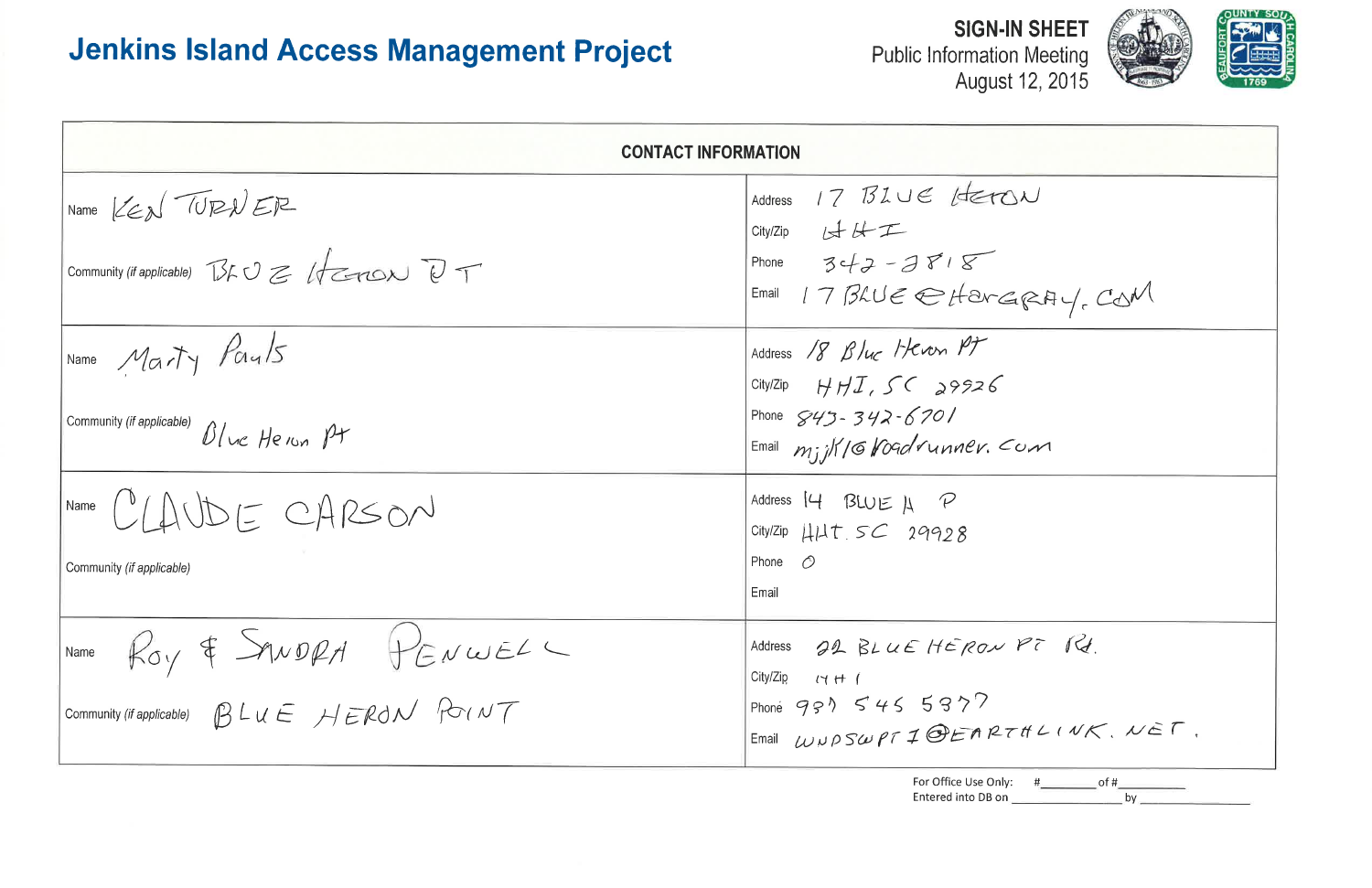$\mathcal{N}$ 

**Public Information Meeting** 

| <b>CONTACT INFORMATION</b>                                                                            |                                                                                                           |
|-------------------------------------------------------------------------------------------------------|-----------------------------------------------------------------------------------------------------------|
| Name $\oint \vec{r}$ of $\vec{r}$ (approached<br>Community (if applicable) $\beta f$ . County Council | Address<br>City/Zip<br>Phone<br>Email                                                                     |
| Name dinaf profese<br>Community (if applicable) BINR HUEAN PT                                         | Address<br>City/Zip<br>Phone<br>Email                                                                     |
| Name Rich + Lil Regam<br>Community (if applicable) 20 Blue Heron                                      | Address 20 Blue Heron<br>City/Zip Hilter Head SC 2<br>Phone 843 681 5092<br>Email<br>$RILTT)$ $Q$ AcL, Co |
| - Jim Drury<br>Name<br>forme<br>Blue Heron Pt<br>Community (if applicable)                            | $2$ Blue Hero<br>H H SC 20<br>Address<br>City/Zip<br>6812320<br>Phone<br>jenjim 1 @ har<br>Email          |







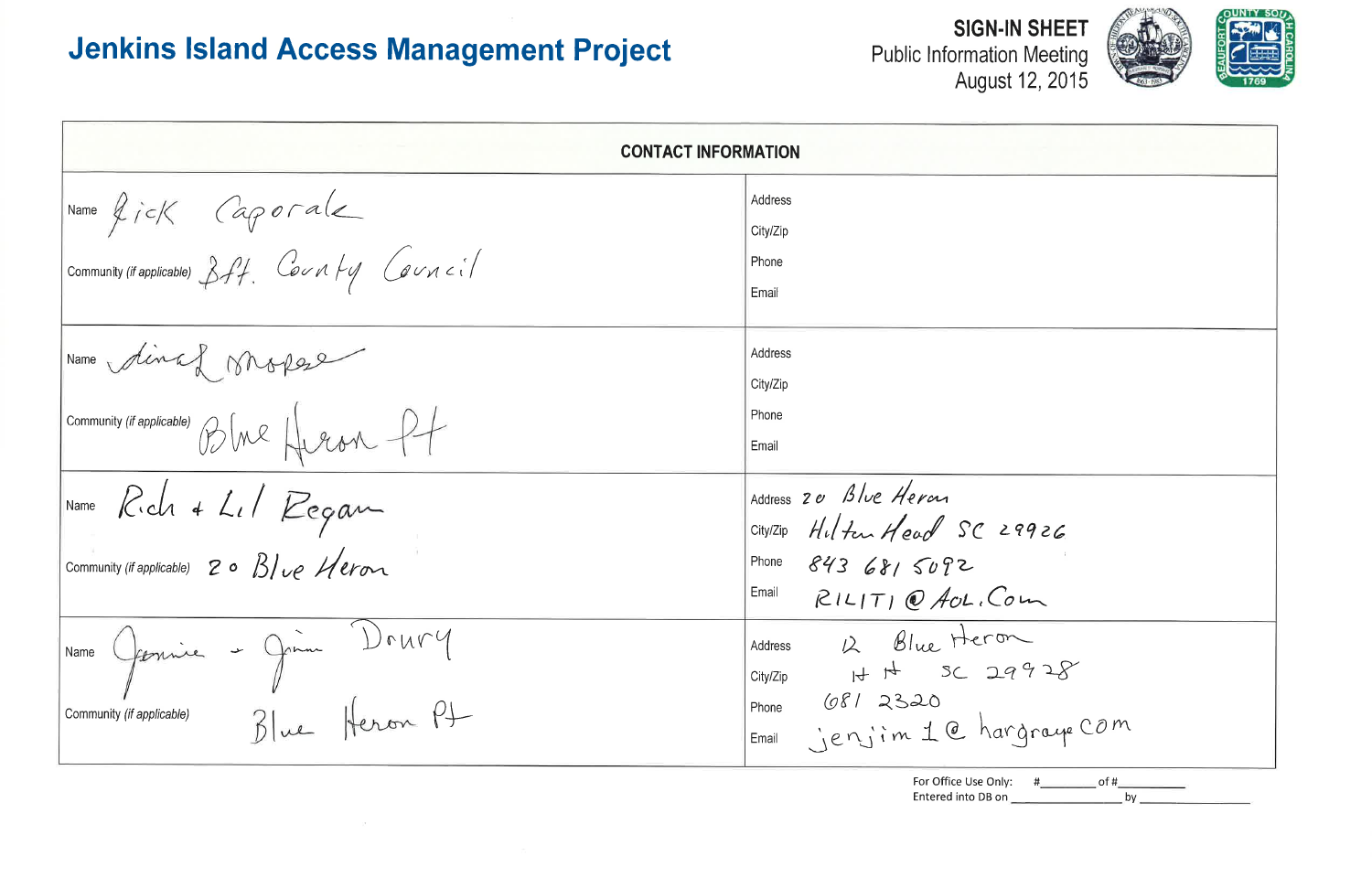Public Information Meeting<br>August 12, 2015

| <b>CONTACT INFORMATION</b>                             |                                                            |
|--------------------------------------------------------|------------------------------------------------------------|
| IName Tami Jann behalf of Brian Hover                  | Address 21 Blue Heron Pt<br>city/Zip Hilton Head, SC 29926 |
| Community (if applicable) Blue Heren P+                | Phone $843 - 681 - 6546$<br>Email Tamijo 1104 @ quail. Com |
| Name Don + Andrea Farmer                               | Address 26 BLUE HEREN PF<br>City/Zip HILTON Head, SC 29926 |
| Community (if applicable) $R$ $UU$ Hzrzen $PT$ .       | Phone $843 - 681 - 3908$<br>Email acdoc 1 @ hargray. com   |
| Name $A_{\nu}f_{\delta\nu\mu}$ $Sh_{\nu}e_{\ell}$      | Address<br>City/Zip                                        |
| Community <i>(if applicable)</i> $\text{SC} \text{D0}$ | Phone<br>Email                                             |
| Name                                                   | Address<br>City/Zip                                        |
| Community (if applicable)                              | Phone<br>Email                                             |
|                                                        | For Office Use Only:<br>of #<br>Entered into DB on<br>by   |



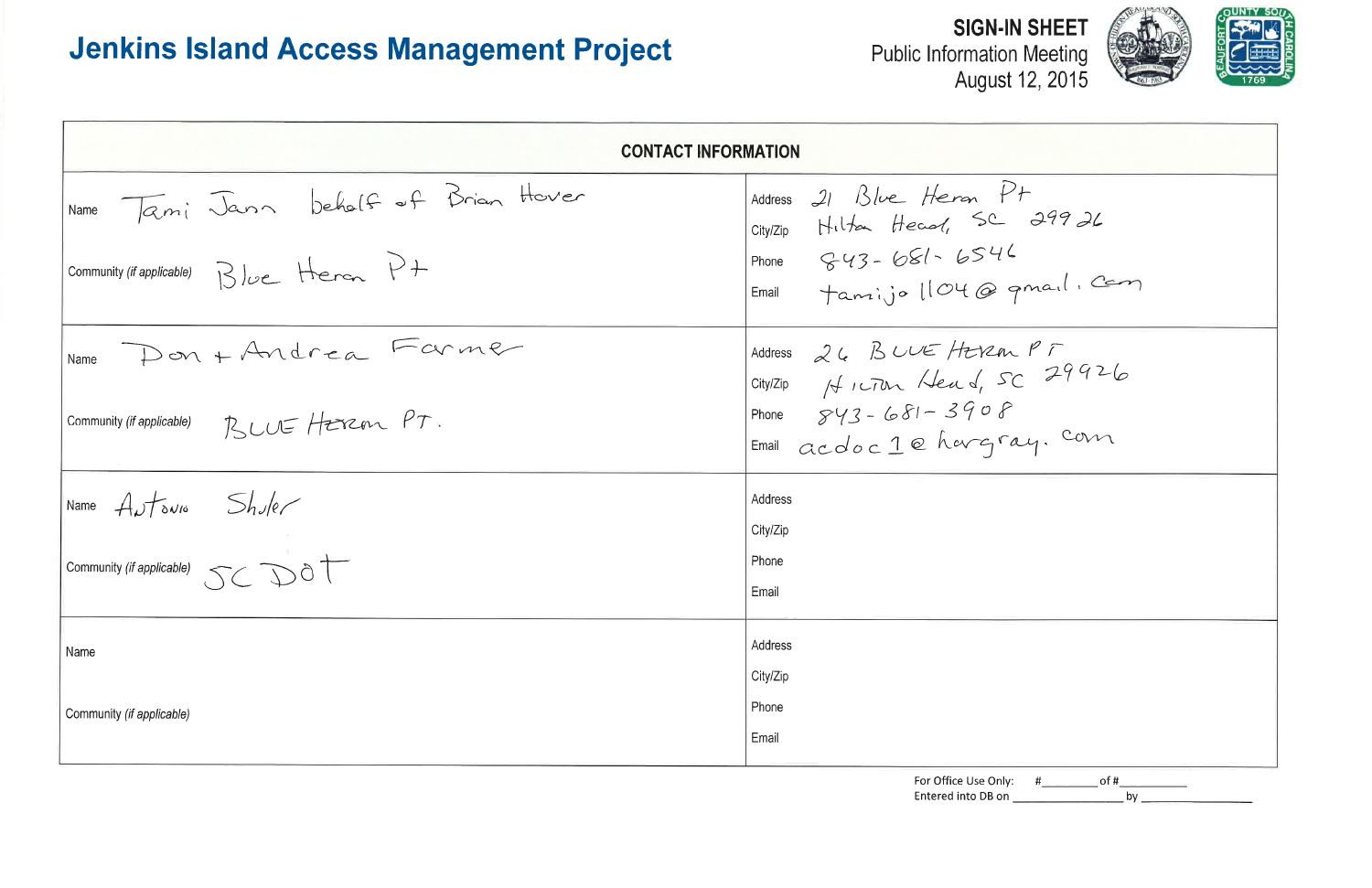| <b>CONTACT INFORMATION</b>                                                |                              |  |  |  |  |  |
|---------------------------------------------------------------------------|------------------------------|--|--|--|--|--|
| Name WENDELL MULLIGAN<br>Community (if applicable) $\exists C \bigcirc D$ | Address<br>City/Zip<br>Phone |  |  |  |  |  |
| Name Rob Moure                                                            | Email                        |  |  |  |  |  |
| Community (if applicable) 10 Blue Heron p+                                | Address 10 B/certeron        |  |  |  |  |  |
| Name                                                                      | Address<br>City/Zip          |  |  |  |  |  |
| Community (if applicable)                                                 | Phone<br>Email               |  |  |  |  |  |
| Name                                                                      | Address<br>City/Zip          |  |  |  |  |  |
| Community (if applicable)                                                 | Phone<br>Email               |  |  |  |  |  |

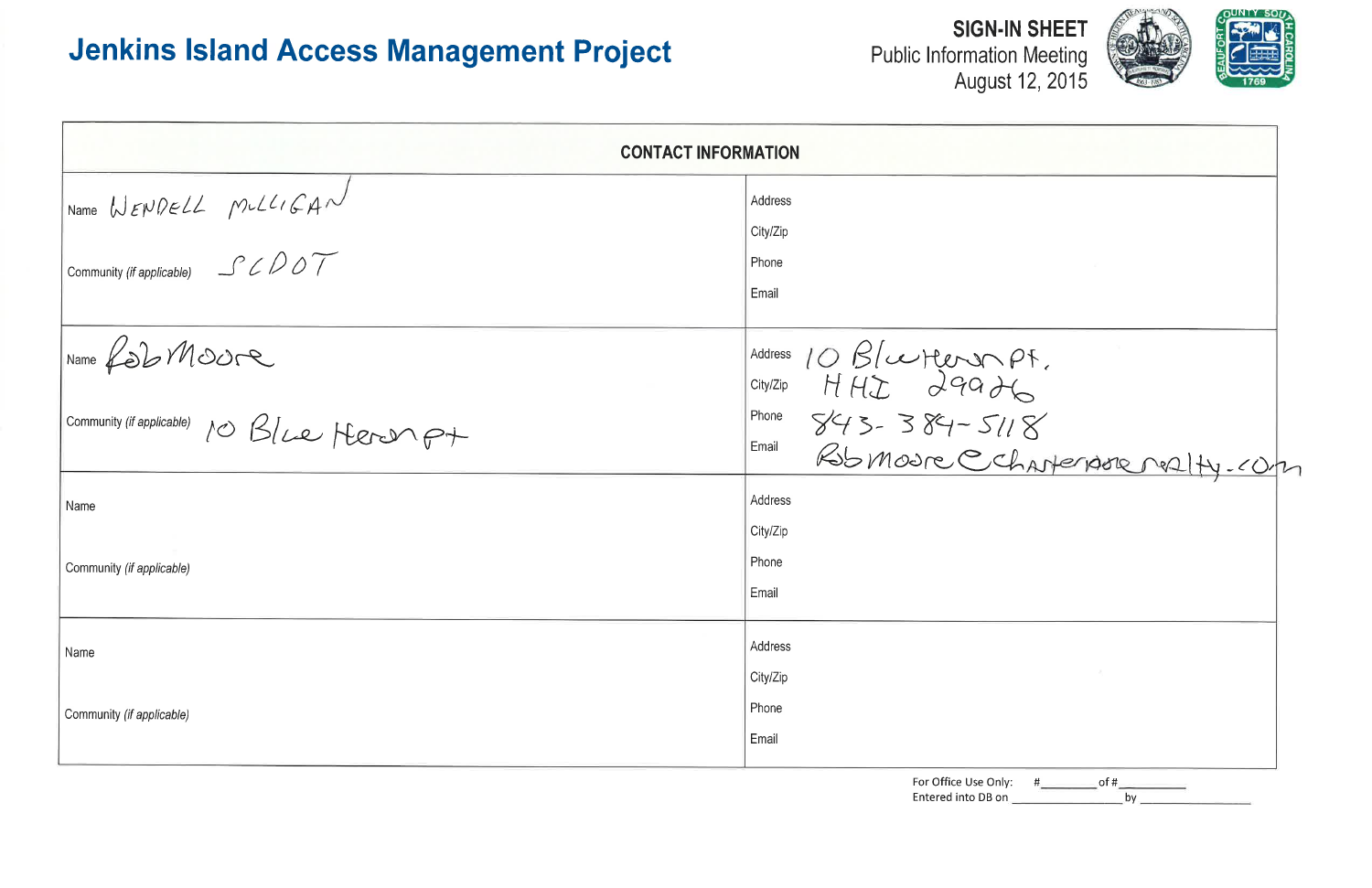

| <b>Answer Choices</b>          | <b>Responses</b> |              |
|--------------------------------|------------------|--------------|
| <b>Blue Heron Point</b>        | 100.00%          | 15           |
| Hilton Head Harbor R.V. Resort | $0.00\%$         | $\mathbf{0}$ |
| Mariner's Cove                 | $0.00\%$         | $\mathbf{0}$ |
| Windmill Harbour               | $0.00\%$         | $\mathbf{0}$ |
| Other                          | $0.00\%$         | $\mathbf{0}$ |
| Total                          |                  | 15           |
|                                |                  |              |

| # | Other                        | Date |
|---|------------------------------|------|
|   | There are no responses.<br>. |      |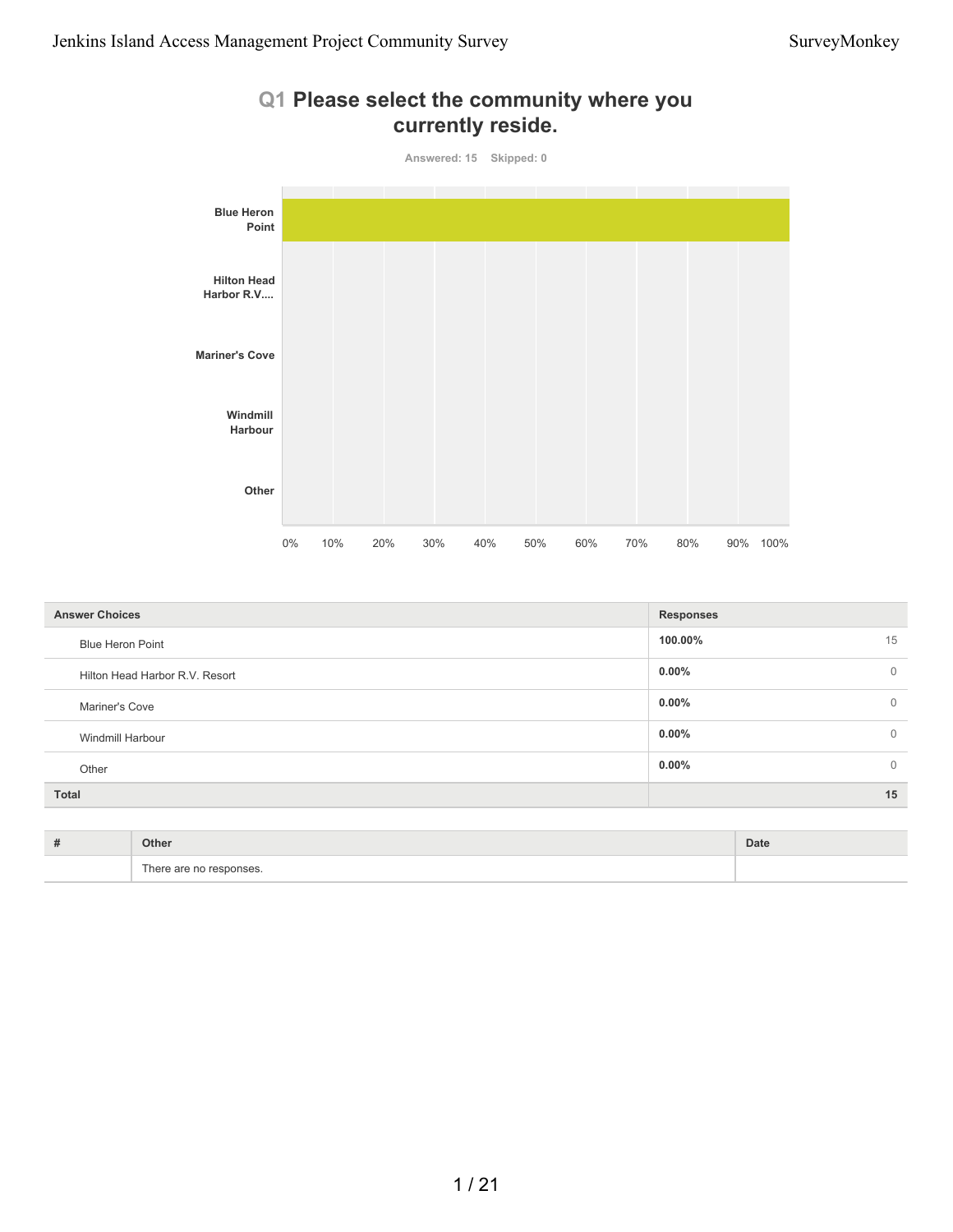

#### **Q2 How satisfied are you with the following conditions:**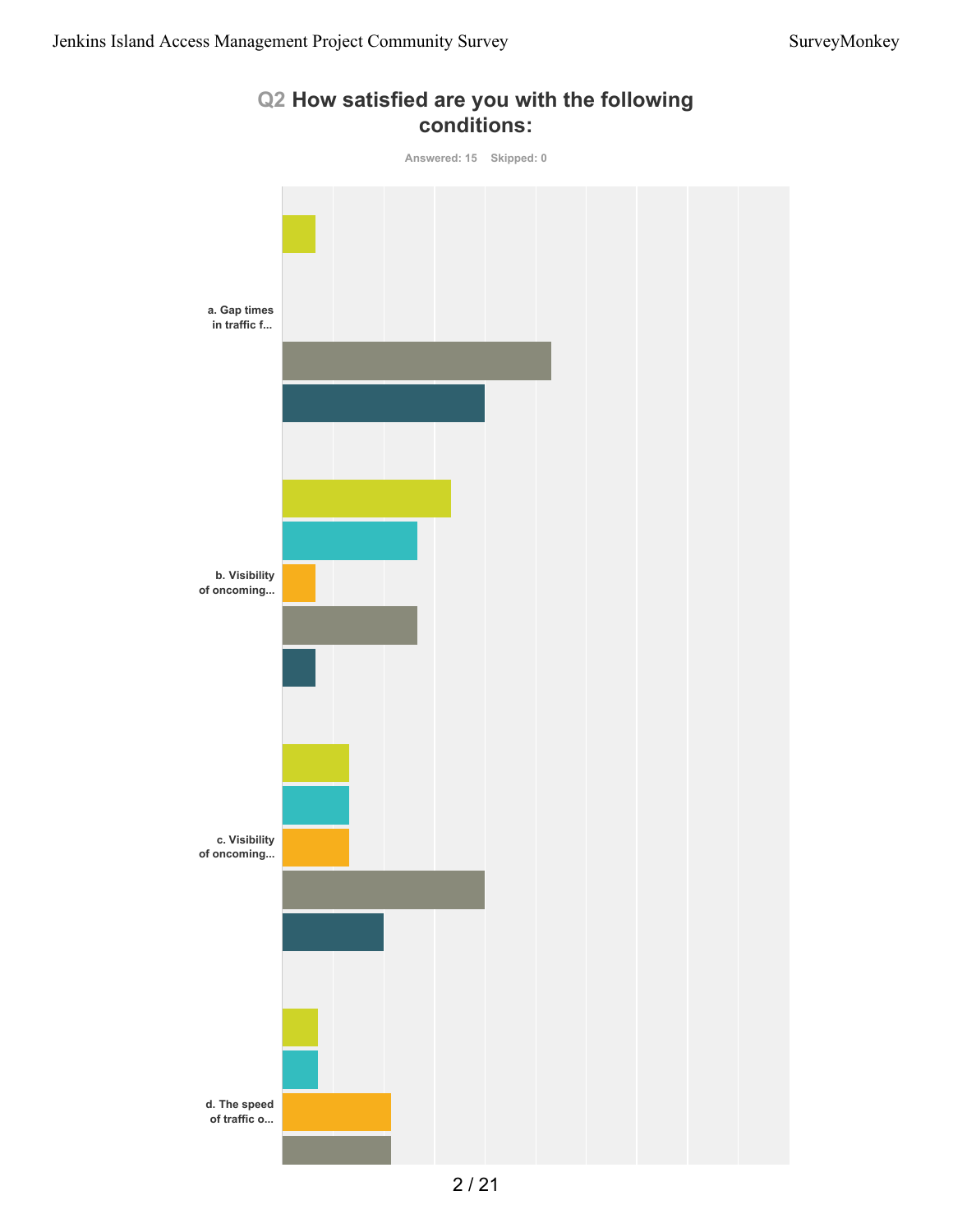#### Jenkins Island Access Management Project Community Survey SurveyMonkey



|                                                                                                                                                                      | Very<br>acceptable | Acceptable               | <b>Neutral</b>           | Somewhat<br>acceptable | <b>Not</b><br>acceptable | Total |
|----------------------------------------------------------------------------------------------------------------------------------------------------------------------|--------------------|--------------------------|--------------------------|------------------------|--------------------------|-------|
| a. Gap times in traffic flow (Gap times refer to the amount of time between cars<br>traveling on US 278 for a vehicle to cross/turn into the flow of traffic safely) | 6.67%              | $0.00\%$<br>$\Omega$     | $0.00\%$<br>$\Omega$     | 53.33%<br>8            | 40.00%<br>6              | 15    |
| b. Visibility of oncoming traffic from left                                                                                                                          | 33.33%<br>5        | 26.67%<br>4              | 6.67%                    | 26.67%<br>4            | 6.67%                    | 15    |
| c. Visibility of oncoming traffic from right                                                                                                                         | 13.33%<br>2        | 13.33%<br>$\overline{2}$ | 13.33%<br>$\overline{2}$ | 40.00%<br>6            | 20.00%<br>3              | 15    |
| d. The speed of traffic on US 278                                                                                                                                    | 7.14%              | 7.14%                    | 21.43%<br>3              | 21.43%<br>3            | 42.86%<br>6              | 14    |
| e. The speed limit on the J. Wilton Graves Bridge over Mackay Creek                                                                                                  | 13.33%<br>2        | $0.00\%$<br>$\Omega$     | 13.33%<br>$\overline{2}$ | 13.33%<br>2            | 60.00%<br>9              | 15    |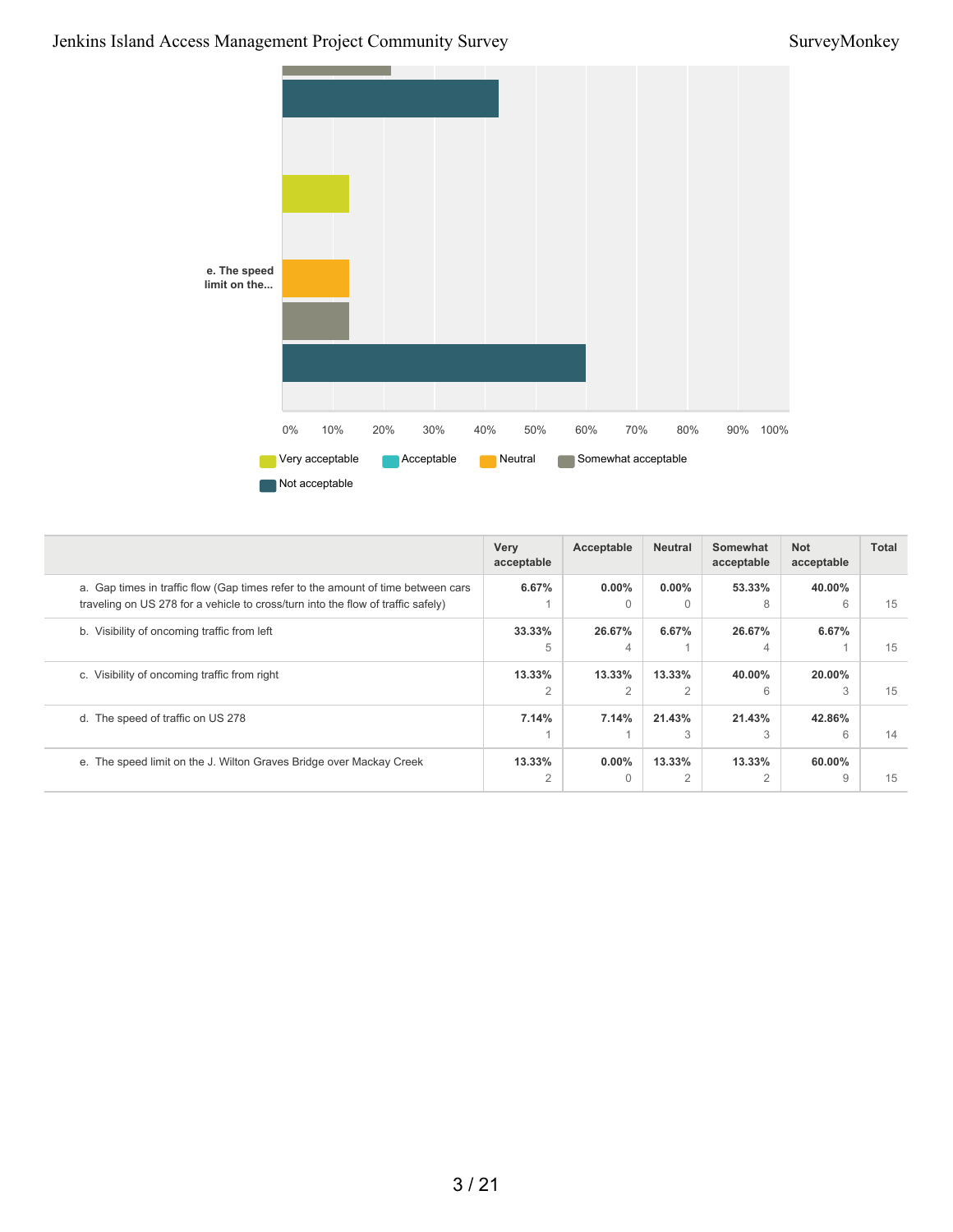#### **Q3 What time of day do you experience the most problems when turning in and out your community? (Please rank your top 3 – "1" being the time of day you have the most difficulty)**



|                                 | $\mathbf{1}$ | $\overline{2}$ | 3        | $\overline{4}$ | 5        | 6        | $\overline{7}$ | 8        | <b>Total</b> | <b>Score</b> |
|---------------------------------|--------------|----------------|----------|----------------|----------|----------|----------------|----------|--------------|--------------|
| Weekday, 7:00 a.m. - 9:00 a.m.  | 50.00%       | 21.43%         | 28.57%   | $0.00\%$       | $0.00\%$ | $0.00\%$ | $0.00\%$       | $0.00\%$ |              |              |
|                                 |              | 3              | 4        | $\Omega$       | $\Omega$ | $\Omega$ | $\Omega$       | $\Omega$ | 14           | 7.21         |
| Weekday, 11:00 a.m. - 2:00 p.m. | $0.00\%$     | $0.00\%$       | $0.00\%$ | $0.00\%$       | $0.00\%$ | $0.00\%$ | $0.00\%$       | $0.00\%$ |              |              |
|                                 | $\Omega$     | $\Omega$       | $\Omega$ | $\Omega$       | $\Omega$ | $\Omega$ | $\Omega$       | $\Omega$ | $\mathbf 0$  | 0.00         |
| Weekday, 3:00 p.m. - 6:00 p.m.  | 12.50%       | 75.00%         | 12.50%   | $0.00\%$       | $0.00\%$ | $0.00\%$ | $0.00\%$       | $0.00\%$ |              |              |
|                                 |              | 6              |          | $\Omega$       | $\Omega$ | $\Omega$ | $\Omega$       | $\Omega$ | 8            | 7.00         |
| Weekday, 7:00 p.m. - 9:00 p.m.  | $0.00\%$     | 0.00%          | 100.00%  | $0.00\%$       | $0.00\%$ | $0.00\%$ | $0.00\%$       | $0.00\%$ |              |              |
|                                 | $\Omega$     | $\Omega$       |          | $\Omega$       | $\Omega$ | $\Omega$ | $\Omega$       | $\Omega$ | 1            | 6.00         |
| Weekend, 7:00 a.m. - 9:00 a.m.  | 100.00%      | $0.00\%$       | $0.00\%$ | $0.00\%$       | $0.00\%$ | $0.00\%$ | $0.00\%$       | $0.00\%$ |              |              |
|                                 |              | $\Omega$       | $\Omega$ | $\Omega$       | $\Omega$ | $\Omega$ | $\Omega$       | $\Omega$ | $\mathbf{1}$ | 8.00         |
| Weekend, 11:00 a.m. - 2:00 p.m. | 12.50%       | 37.50%         | 50.00%   | $0.00\%$       | $0.00\%$ | $0.00\%$ | $0.00\%$       | $0.00\%$ |              |              |
|                                 |              | 3              | 4        | $\Omega$       | $\Omega$ | $\Omega$ | $\Omega$       | $\Omega$ | 8            | 6.63         |
| Weekend, 3:00 p.m. - 6:00 p.m.  | 40.00%       | 20.00%         | 30.00%   | 10.00%         | $0.00\%$ | $0.00\%$ | $0.00\%$       | $0.00\%$ |              |              |
|                                 | 4            | $\overline{2}$ | 3        |                | $\Omega$ | $\Omega$ | $\Omega$       | $\Omega$ | 10           | 6.90         |
| Weekend, 7:00 p.m. - 9:00 p.m.  | $0.00\%$     | $0.00\%$       | 100.00%  | $0.00\%$       | $0.00\%$ | $0.00\%$ | $0.00\%$       | $0.00\%$ |              |              |
|                                 | $\Omega$     | $\Omega$       |          | $\Omega$       | $\Omega$ | $\Omega$ | $\Omega$       | $\Omega$ | 1            | 6.00         |
|                                 |              |                |          |                |          |          |                |          |              |              |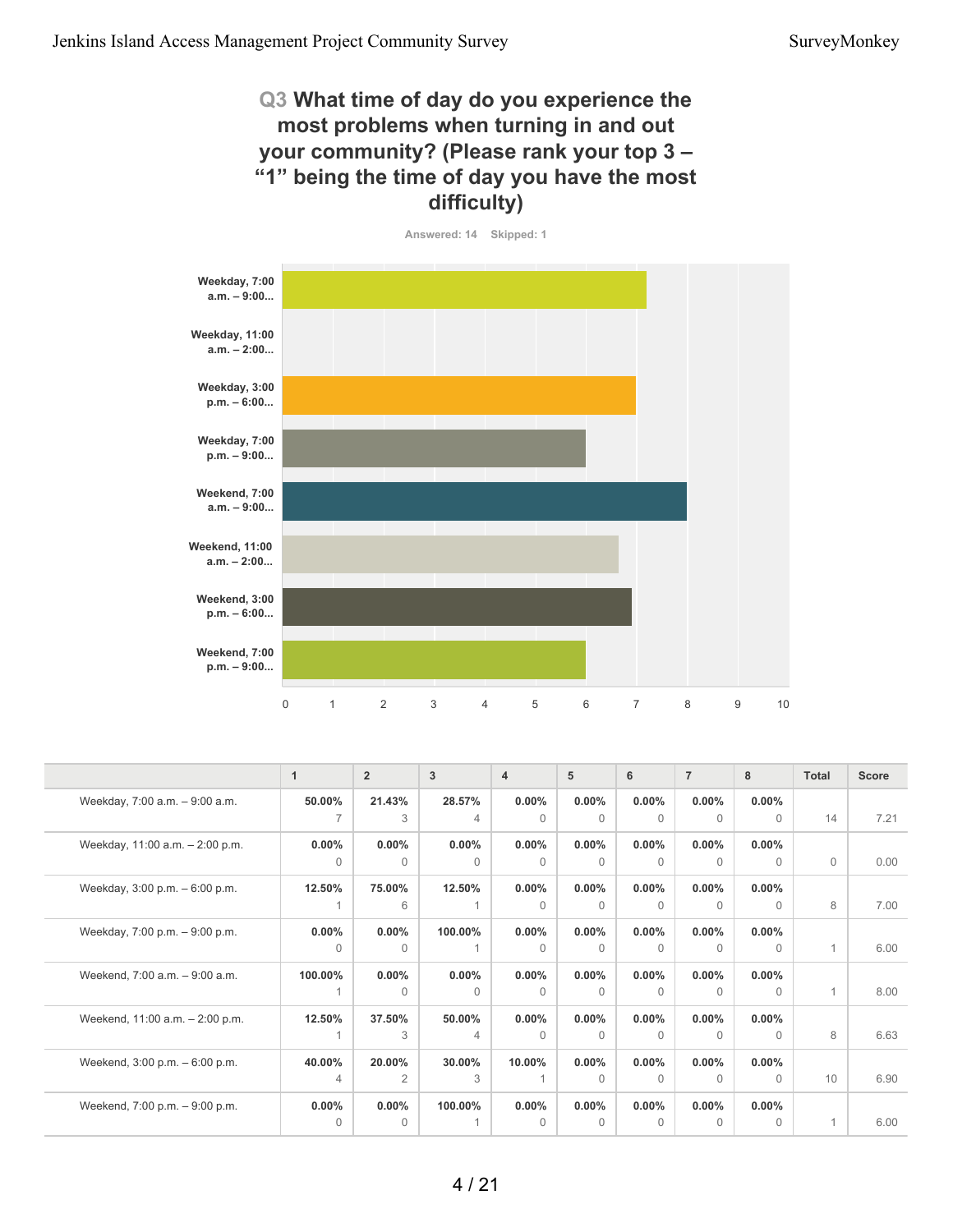#### **Q4 Which of the following movements on US 278 do you encounter the most difficulty? (Please rank your top 3 – "1" being the movement you have the most difficulty)**



|                                     |              | $\overline{2}$ | 3              | 4            | <b>Total</b> | <b>Score</b> |
|-------------------------------------|--------------|----------------|----------------|--------------|--------------|--------------|
| Turning left from the neighborhood  | 92.86%       | 7.14%          | $0.00\%$       | $0.00\%$     |              |              |
|                                     | 13           |                | $\Omega$       | $\Omega$     | 14           | 3.93         |
| Turning right from the neighborhood | $0.00\%$     | 14.29%         | 85.71%         | $0.00\%$     |              |              |
|                                     | $\mathbf{0}$ | $\overline{2}$ | 12             | $\mathbf{0}$ | 14           | 2.14         |
| Turning left into the neighborhood  | 7.14%        | 78.57%         | 14.29%         | $0.00\%$     |              |              |
|                                     |              | 11             | $\overline{2}$ | $\mathbf{0}$ | 14           | 2.93         |
| Turning right into the neighborhood | $0.00\%$     | $0.00\%$       | $0.00\%$       | 100.00%      |              |              |
|                                     | $\mathbf{0}$ | $\overline{0}$ | 0              |              |              | 1.00         |
|                                     |              |                |                |              |              |              |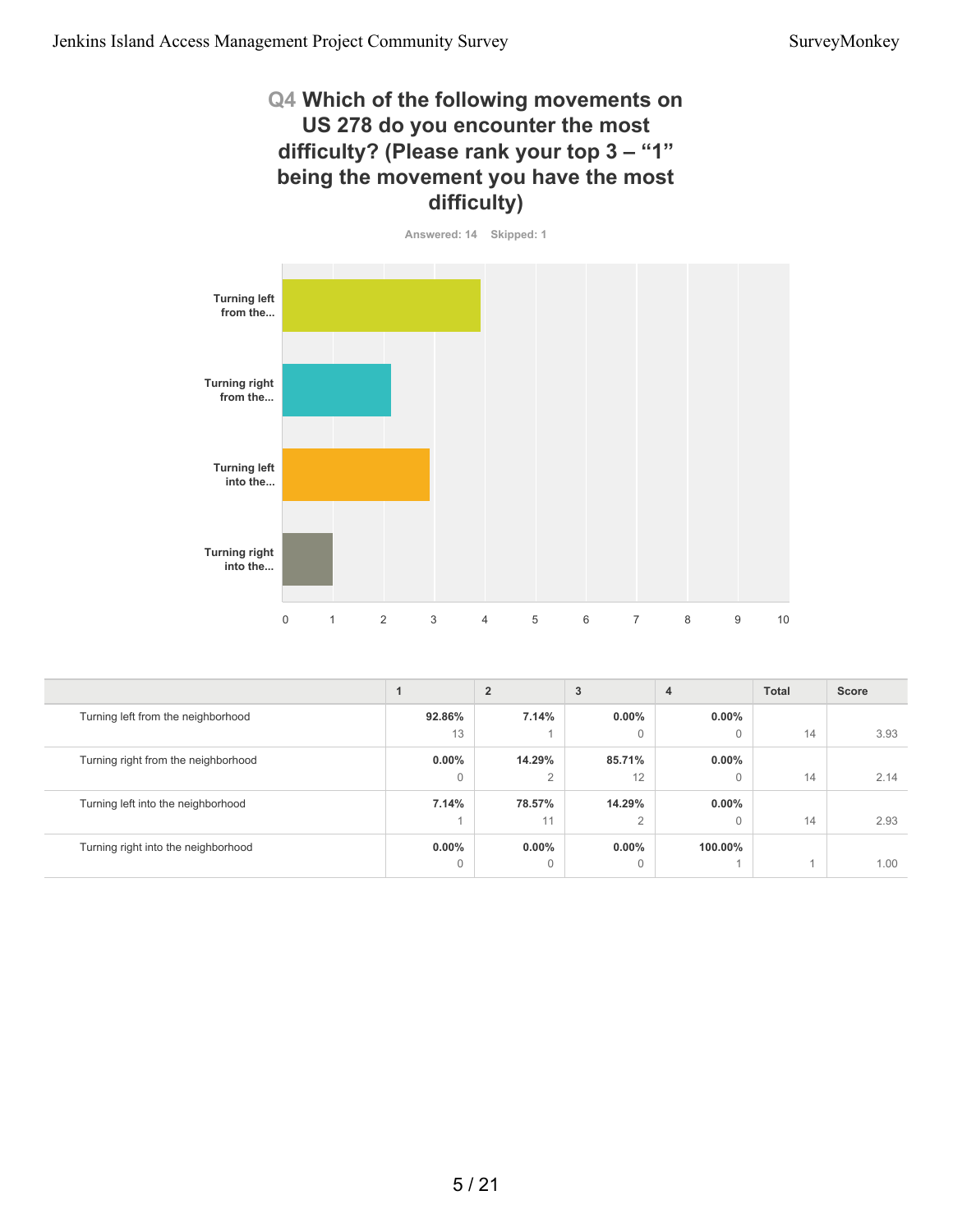### **Q5 Are you in favor of closing median crossovers?**



| <b>Answer Choices</b> | <b>Responses</b> |    |
|-----------------------|------------------|----|
| Yes                   | 8.33%            |    |
| No                    | 91.67%           | 11 |
| <b>Total</b>          |                  | 12 |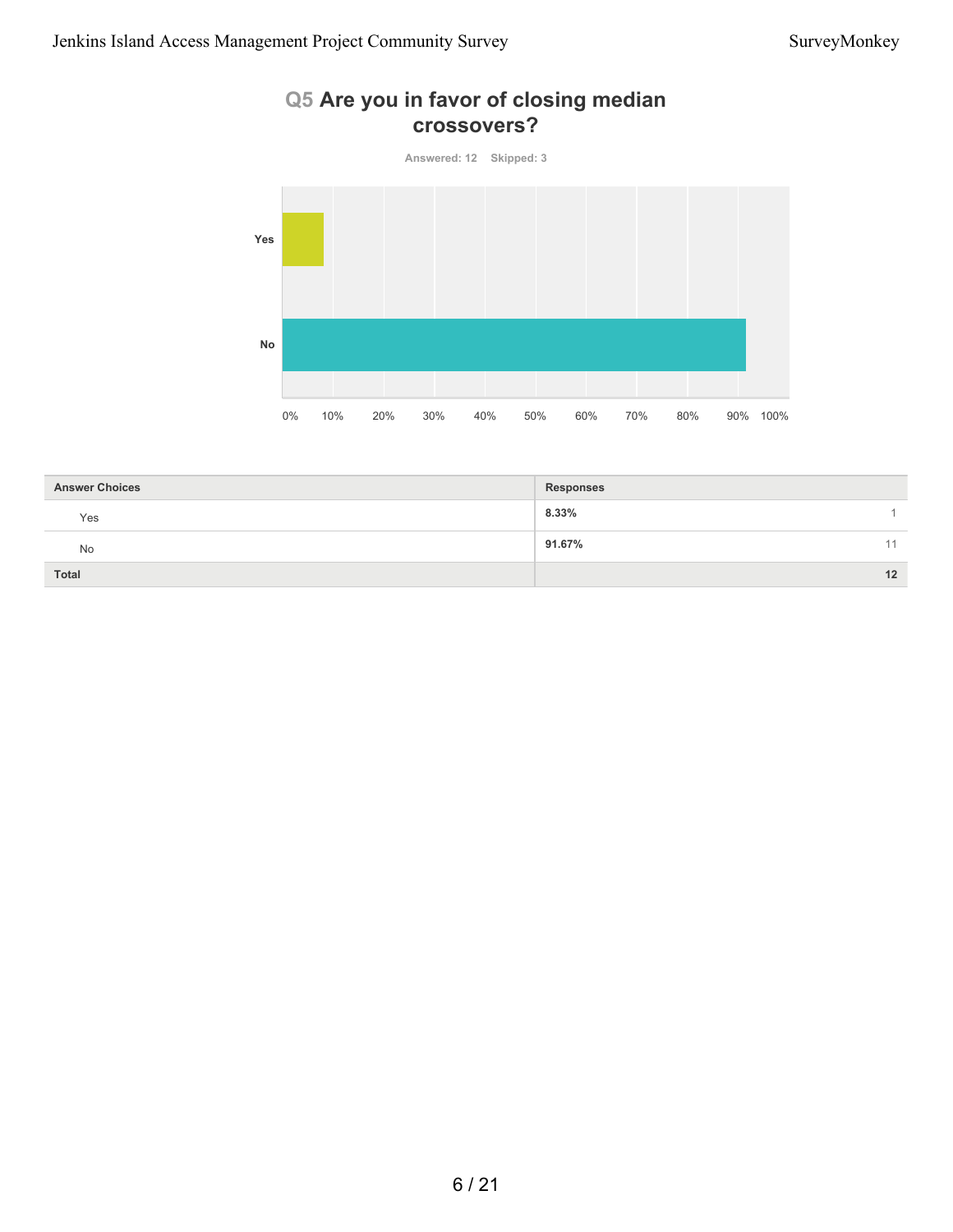## **Q6 Would you like to have a dedicated pedestrian and bike pathway along US 278?**



| <b>Answer Choices</b> | <b>Responses</b> |
|-----------------------|------------------|
| Yes                   | 46.67%<br>-      |
| <b>No</b>             | 53.33%<br>8      |
| Total                 | 15               |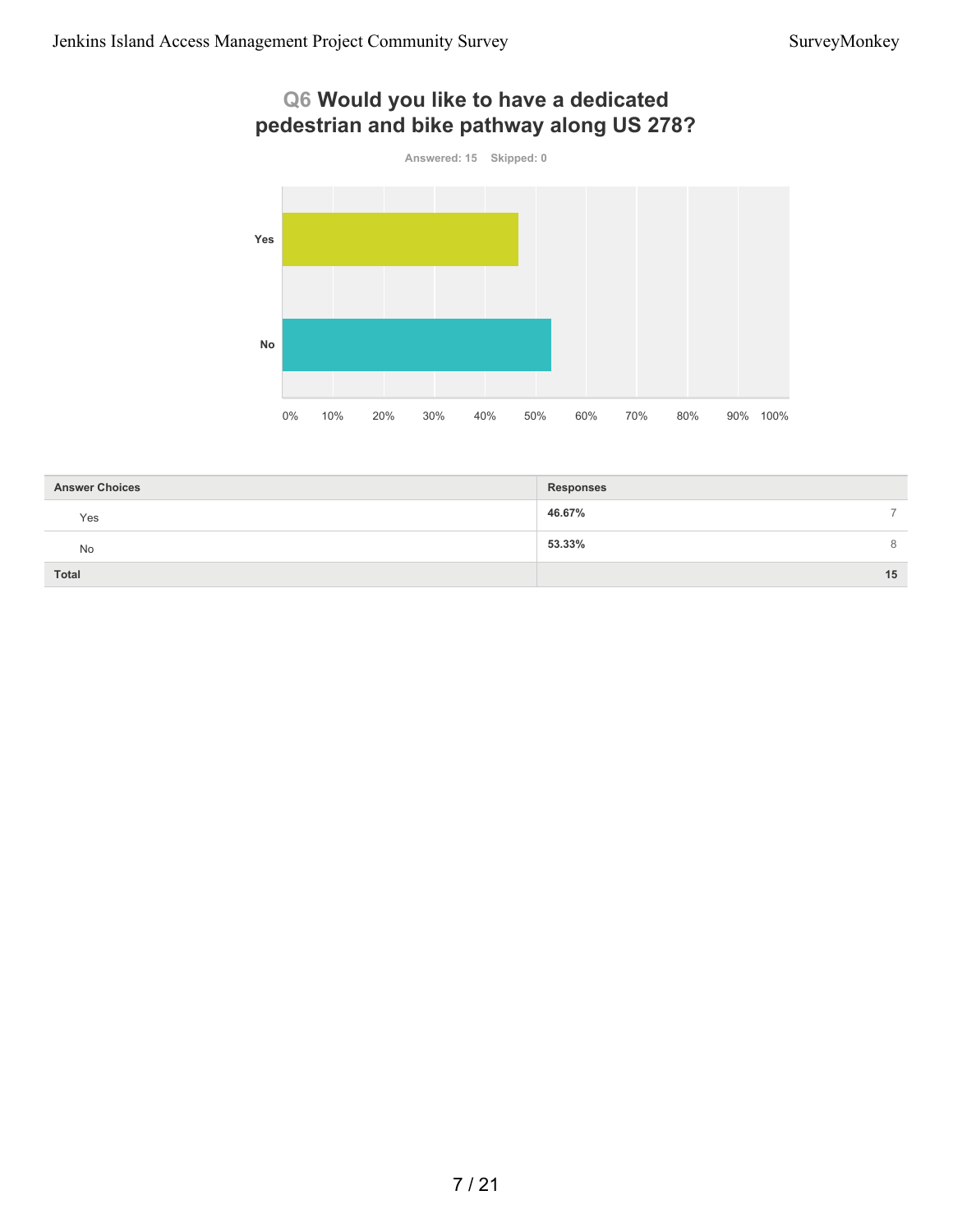#### **Q7 If you are a resident of Windmill Harbour – Do you support the Windmill Harbour Neighborhood Association providing property for use as an access easement?**



| <b>Answer Choices</b>         | <b>Responses</b> |          |
|-------------------------------|------------------|----------|
| Yes                           | $0.00\%$         | $\Omega$ |
| <b>No</b>                     | 33.33%           |          |
| Not interested in this option | 66.67%           | $\Omega$ |
| <b>Total</b>                  |                  | 3        |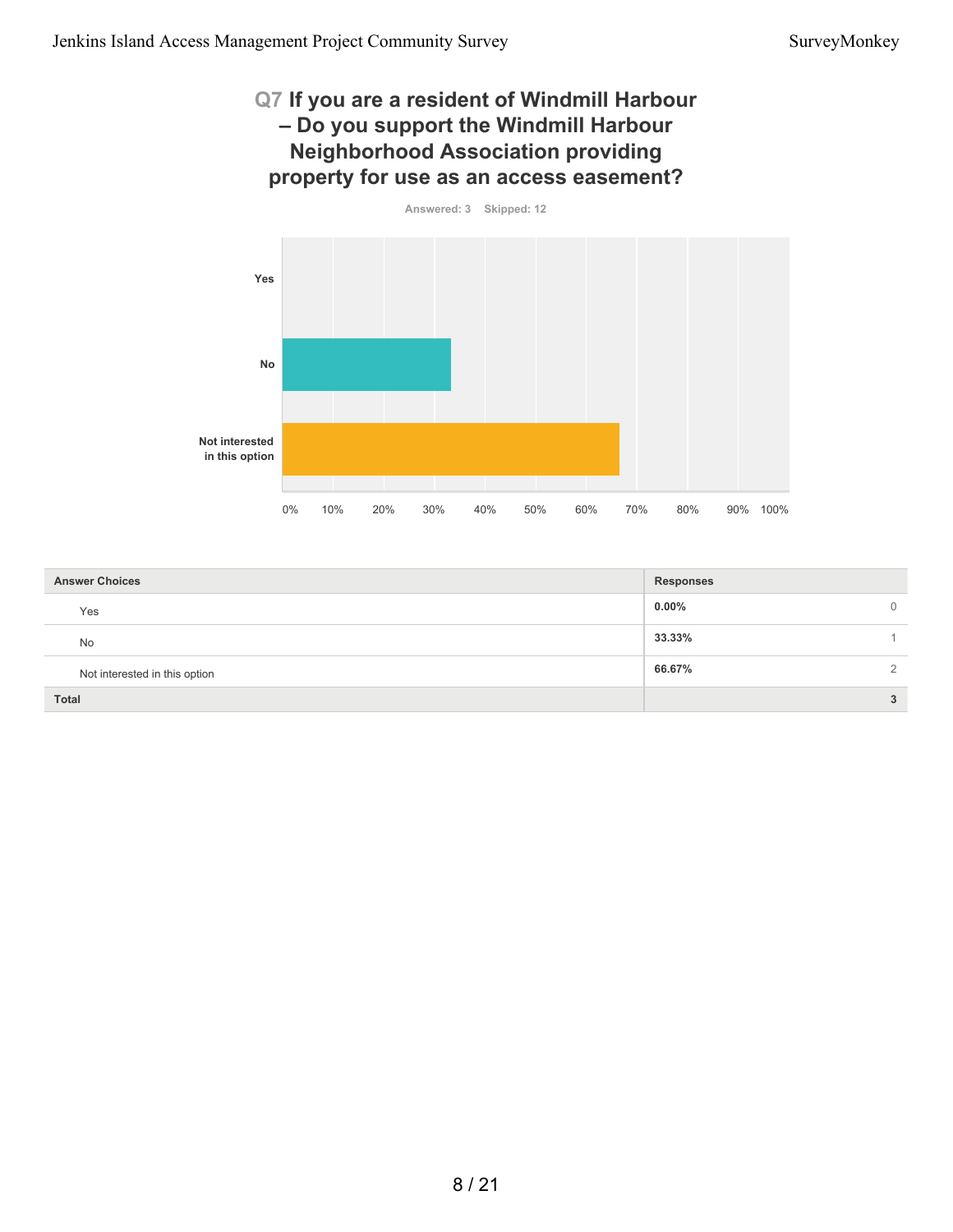#### **Q8 How far are you willing to travel to make only right hand turns into or out of your community?**



| <b>Answer Choices</b>         | <b>Responses</b> |              |
|-------------------------------|------------------|--------------|
| Half a mile                   | 42.86%           | 6            |
| 1 mile                        | 21.43%           | 3            |
| 1.5 miles or more             | $0.00\%$         | $\mathbf{0}$ |
| Not interested in this option | 35.71%           | 5            |
| Total                         |                  | 14           |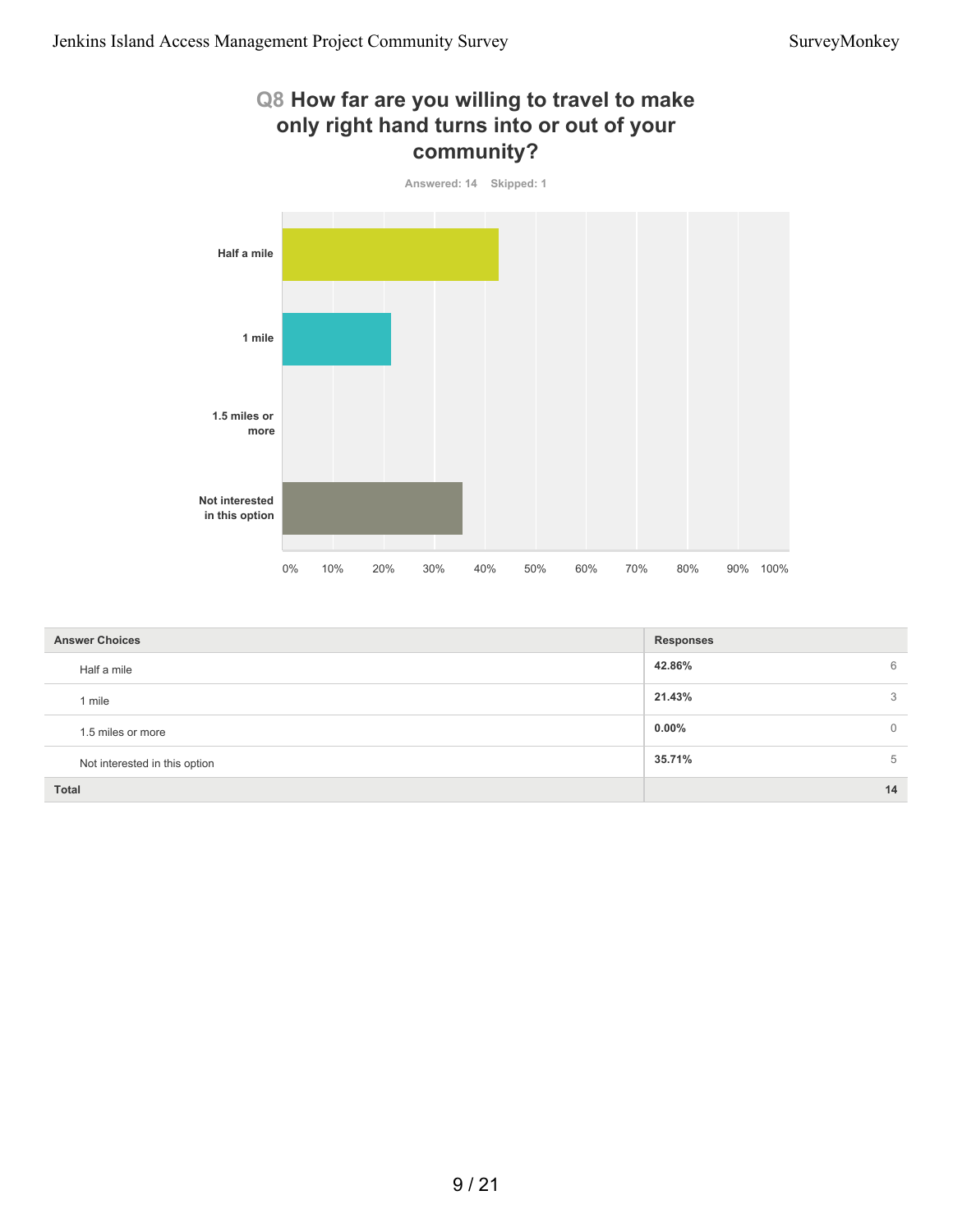#### **Q9 Which of the following traffic issues on Jenkins Island is most important to you? (Please rank your top 3 – "1" being the most important)**



|                                                                                       |                | $\overline{2}$ | 3              | 4        | 5        | <b>Total</b>   | <b>Score</b> |
|---------------------------------------------------------------------------------------|----------------|----------------|----------------|----------|----------|----------------|--------------|
| Increasing gap times in traffic on US 278 to accommodate turns through the crossovers | 45.45%         | 45.45%         | $9.09\%$       | $0.00\%$ | $0.00\%$ |                |              |
| and add provision for pedestrian and bike                                             | 5              | 5              |                | $\Omega$ | $\Omega$ | 11             | 4.36         |
| Motor vehicle and bike/pedestrian movement                                            | $0.00\%$       | 28.57%         | 71.43%         | $0.00\%$ | $0.00\%$ |                |              |
|                                                                                       | $\Omega$       | 2              | 5              | $\Omega$ |          | $\overline{ }$ | 3.29         |
| Safe access                                                                           | 58.33%         | 25.00%         | 16.67%         | $0.00\%$ | $0.00\%$ |                |              |
|                                                                                       |                | 3              | $\overline{2}$ | $\Omega$ | $\Omega$ | 12             | 4.42         |
| I do not experience problems with traffic on Jenkins Island.                          | 66.67%         | 33.33%         | $0.00\%$       | $0.00\%$ | $0.00\%$ |                |              |
|                                                                                       | $\overline{2}$ |                | $\Omega$       | $\Omega$ |          | 3              | 4.67         |
| Other                                                                                 | $0.00\%$       | $0.00\%$       | 100.00%        | $0.00\%$ | $0.00\%$ |                |              |
|                                                                                       | $\Omega$       | $\Omega$       |                | $\Omega$ |          |                | 3.00         |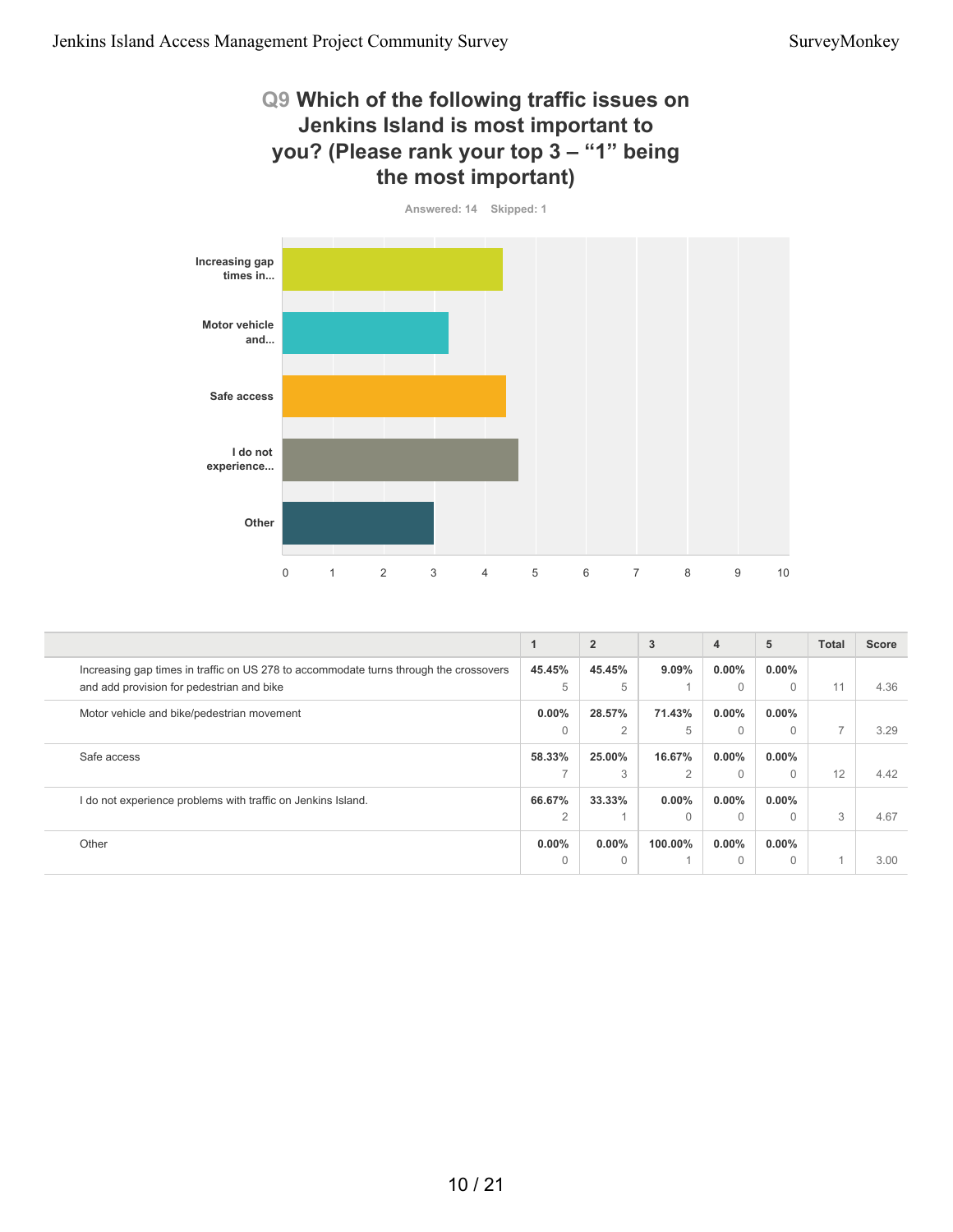### **Q10 If you chose "other" above, please provide a description of the traffic issue.**

**Answered: 1 Skipped: 14**

| # |                                              | <b>Date</b>       |
|---|----------------------------------------------|-------------------|
|   | CONTROL ר'<br><b>FER SPEEI</b><br><b>BET</b> | 8/4/2015 11:00 AM |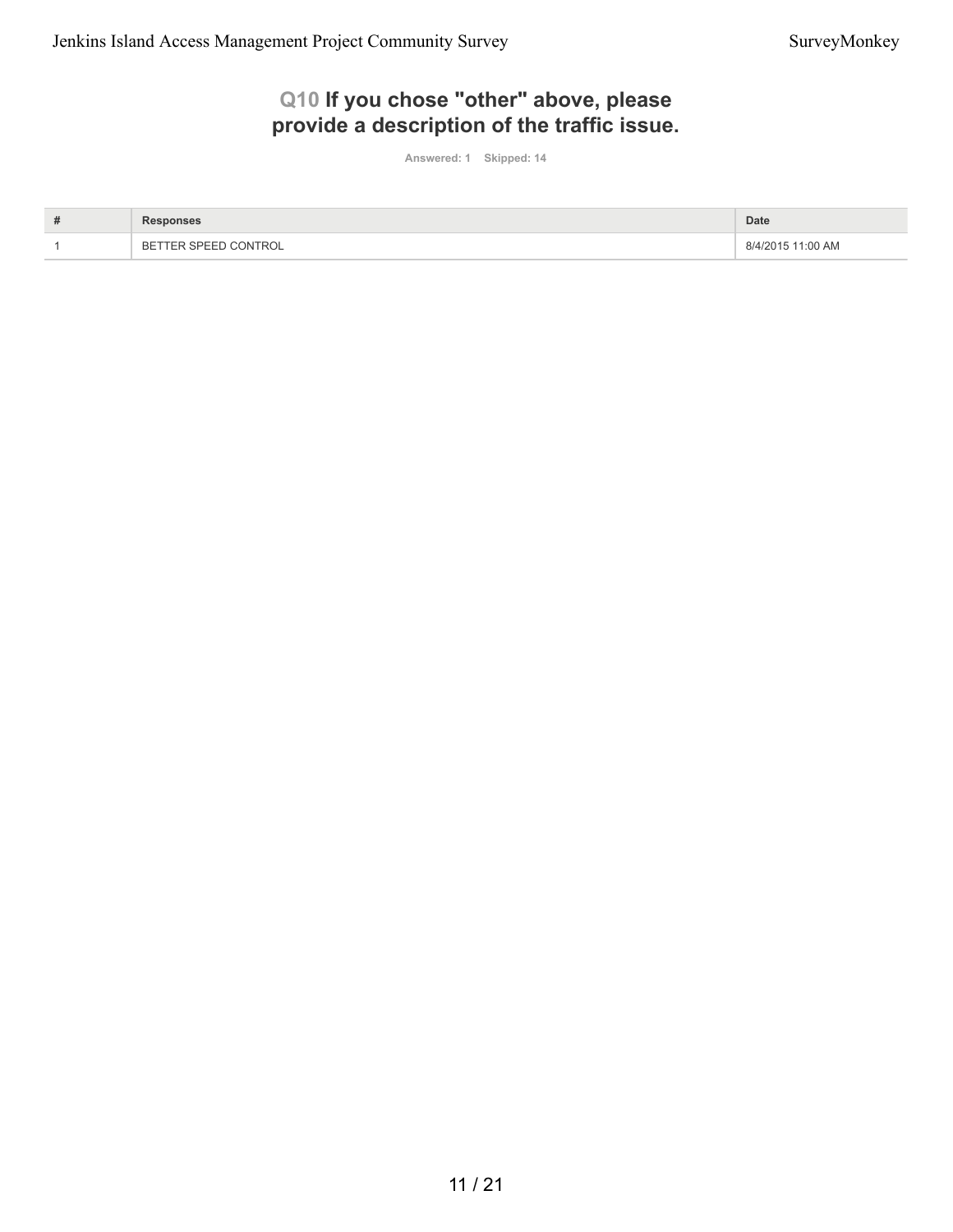#### **Q11 When evaluating a solution, which of the following issues are the most important to you? (Please rank your top 3 – "1" being the most important)**



|                                                       | 1                        | $\overline{2}$ | 3                        | $\overline{4}$       | 5                    | 6                    | $\overline{7}$       | 8                    | 9                    | 10                    | <b>Total</b>   | <b>Score</b> |
|-------------------------------------------------------|--------------------------|----------------|--------------------------|----------------------|----------------------|----------------------|----------------------|----------------------|----------------------|-----------------------|----------------|--------------|
| Heavy vehicle turning movements<br>and accommodations | 25.00%                   | 25.00%         | 50.00%<br>$\overline{2}$ | $0.00\%$<br>$\Omega$ | $0.00\%$<br>$\Omega$ | $0.00\%$<br>$\Omega$ | $0.00\%$<br>$\Omega$ | $0.00\%$<br>$\Omega$ | $0.00\%$<br>$\Omega$ | $0.00\%$<br>$\Omega$  | $\overline{4}$ | 8.75         |
| Motor vehicle and bike/pedestrian<br>movement         | $0.00\%$<br>$\Omega$     | 25.00%         | 75.00%<br>3              | $0.00\%$<br>$\Omega$ | $0.00\%$<br>$\Omega$ | $0.00\%$<br>$\Omega$ | $0.00\%$<br>$\Omega$ | $0.00\%$<br>$\Omega$ | $0.00\%$<br>$\Omega$ | $0.00\%$<br>$\Omega$  | $\overline{4}$ | 8.25         |
| Safe access                                           | 83.33%<br>5              | 16.67%         | $0.00\%$<br>$\Omega$     | $0.00\%$<br>$\Omega$ | $0.00\%$<br>$\Omega$ | $0.00\%$<br>$\cap$   | $0.00\%$<br>$\cap$   | $0.00\%$<br>$\Omega$ | $0.00\%$<br>$\Omega$ | $0.00\%$<br>$\Omega$  | 6              | 9.83         |
| Provision for pedestrian and bike                     | $0.00\%$<br>$\Omega$     | 50.00%         | 50.00%                   | $0.00\%$<br>$\Omega$ | $0.00\%$<br>$\Omega$ | $0.00\%$<br>$\Omega$ | $0.00\%$<br>$\cap$   | $0.00\%$<br>$\Omega$ | $0.00\%$<br>$\Omega$ | $0.00\%$<br>$\Omega$  | 2              | 8.50         |
| Safety for residents within your<br>neighborhood      | 33.33%<br>$\overline{2}$ | 33.33%<br>2    | 33.33%<br>$\overline{2}$ | $0.00\%$<br>$\Omega$ | $0.00\%$<br>$\Omega$ | $0.00\%$<br>$\Omega$ | $0.00\%$<br>$\Omega$ | $0.00\%$<br>$\Omega$ | $0.00\%$<br>$\Omega$ | $0.00\%$<br>$\Omega$  | 6              | 9.00         |
| Intersection safety                                   | 40.00%<br>4              | 50.00%<br>5    | 10.00%                   | $0.00\%$<br>$\Omega$ | $0.00\%$<br>$\Omega$ | $0.00\%$<br>$\Omega$ | $0.00\%$<br>$\Omega$ | $0.00\%$<br>$\Omega$ | $0.00\%$<br>$\Omega$ | $0.00\%$<br>$\bigcap$ | 10             | 9.30         |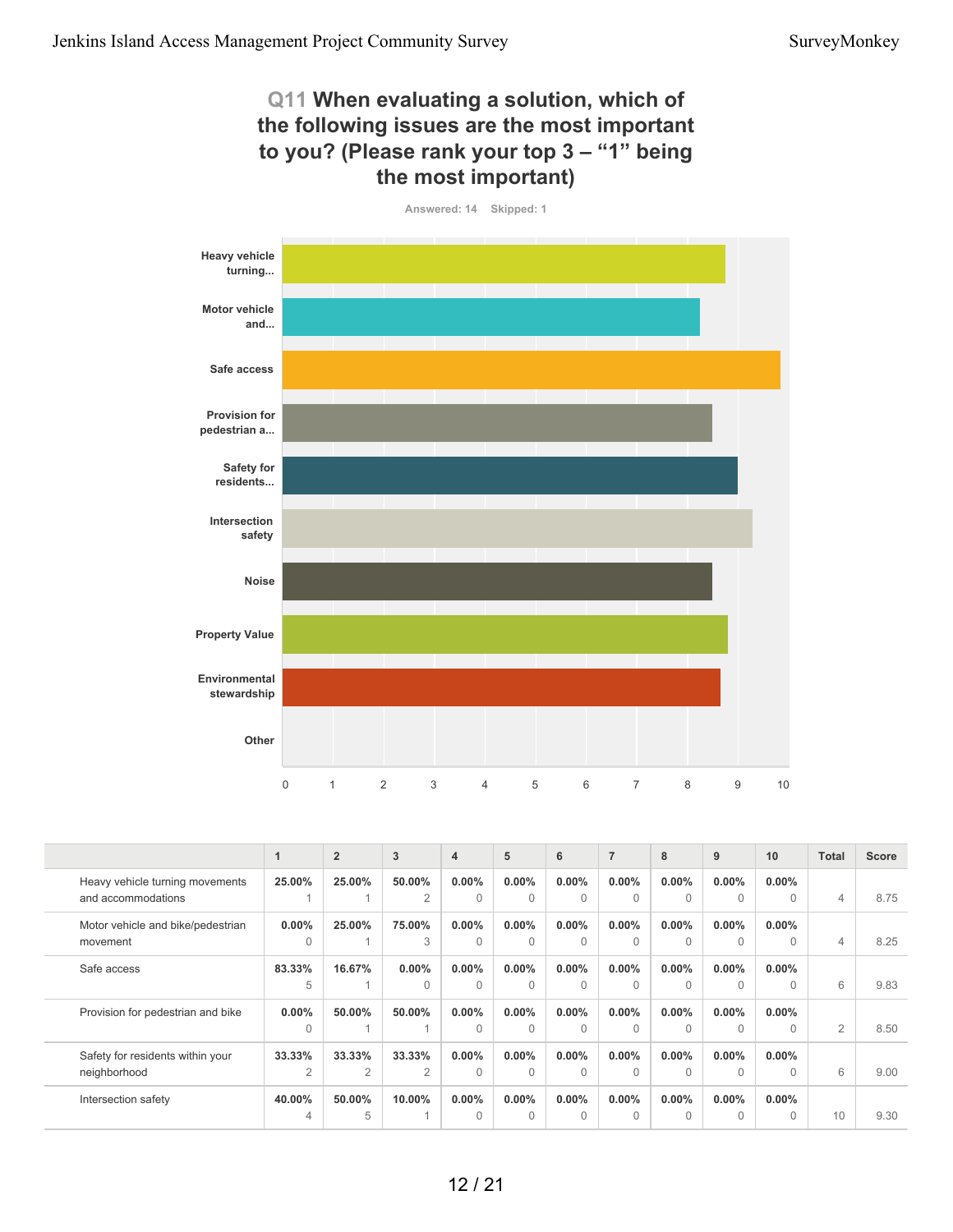#### Jenkins Island Access Management Project Community Survey Survey Survey Survey Survey Survey Survey Survey Survey

| Noise                     | $0.00\%$ | 50.00%         | 50.00%         | $0.00\%$ | $0.00\%$     | $0.00\%$ | $0.00\%$ | $0.00\%$ | $0.00\%$     | $0.00\%$ |          |      |
|---------------------------|----------|----------------|----------------|----------|--------------|----------|----------|----------|--------------|----------|----------|------|
|                           | 0        |                |                | $\Omega$ | $\mathbf{0}$ | 0        | $\Omega$ | 0        | $\mathbf{0}$ | 0        | $\Omega$ | 8.50 |
| <b>Property Value</b>     | 20.00%   | 40.00%         | 40.00%         | $0.00\%$ | $0.00\%$     | $0.00\%$ | $0.00\%$ | $0.00\%$ | $0.00\%$     | $0.00\%$ |          |      |
|                           |          | 2              | $\overline{2}$ | $\Omega$ | $\mathbf{0}$ | 0        | $\Omega$ | $\Omega$ | $\mathbf{0}$ | 0        | 5        | 8.80 |
| Environmental stewardship | 33.33%   | $0.00\%$       | 66.67%         | $0.00\%$ | $0.00\%$     | $0.00\%$ | $0.00\%$ | $0.00\%$ | $0.00\%$     | $0.00\%$ |          |      |
|                           |          | $\Omega$       | $\Omega$       | $\Omega$ | $\Omega$     | $\Omega$ |          | 0        | $\Omega$     |          | 3        | 8.67 |
| Other                     | $0.00\%$ | $0.00\%$       | $0.00\%$       | 0.00%    | $0.00\%$     | $0.00\%$ | $0.00\%$ | $0.00\%$ | $0.00\%$     | $0.00\%$ |          |      |
|                           | 0        | $\overline{0}$ | $\Omega$       | $\Omega$ | $\Omega$     | 0        | $\Omega$ | 0        | $\Omega$     | 0        |          | 0.00 |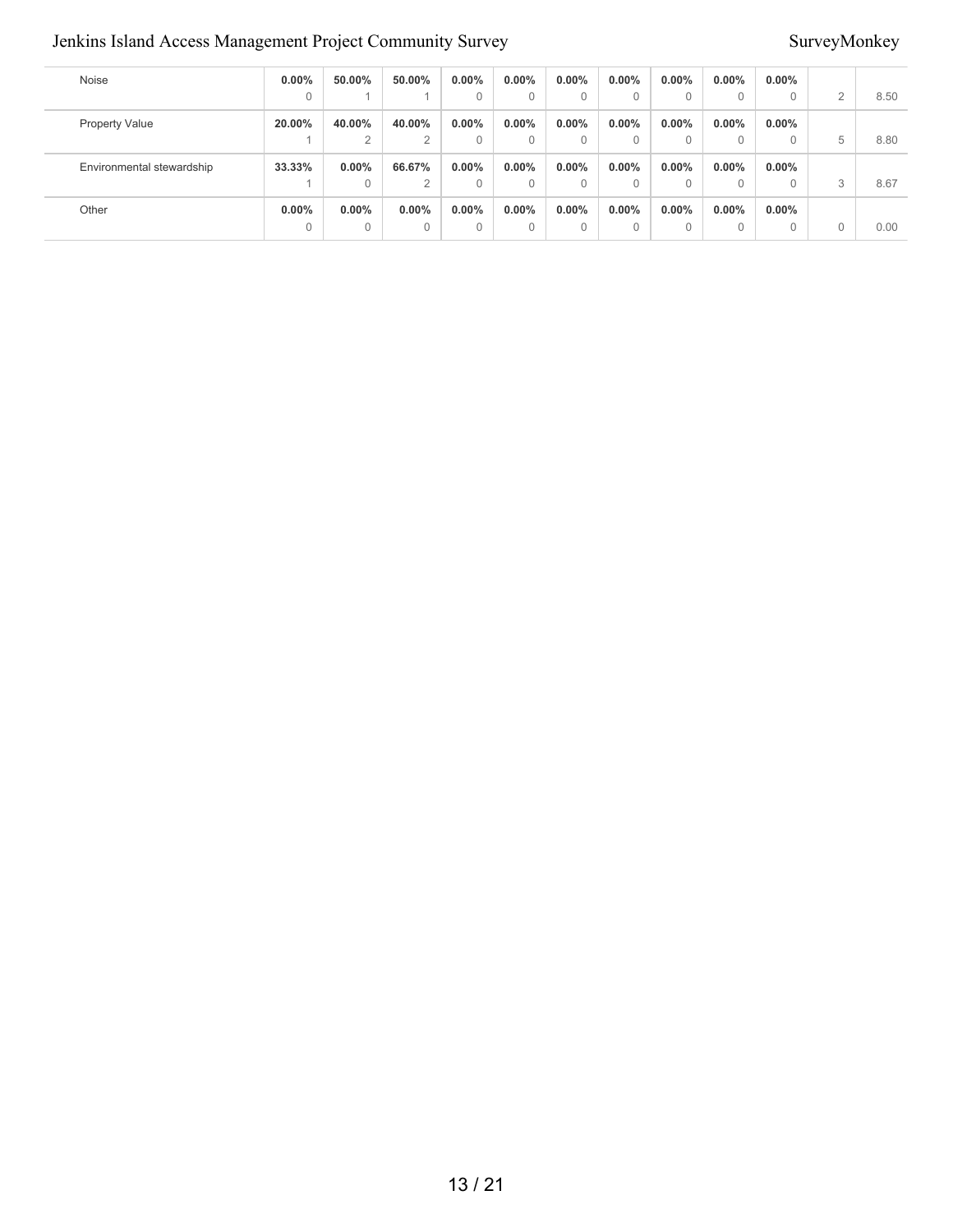#### **Q12 If you chose "other" above, please provide a description of the issue as it relates to the solution.**

**Answered: 0 Skipped: 15**

| # |                         | Date |
|---|-------------------------|------|
|   | There are no responses. |      |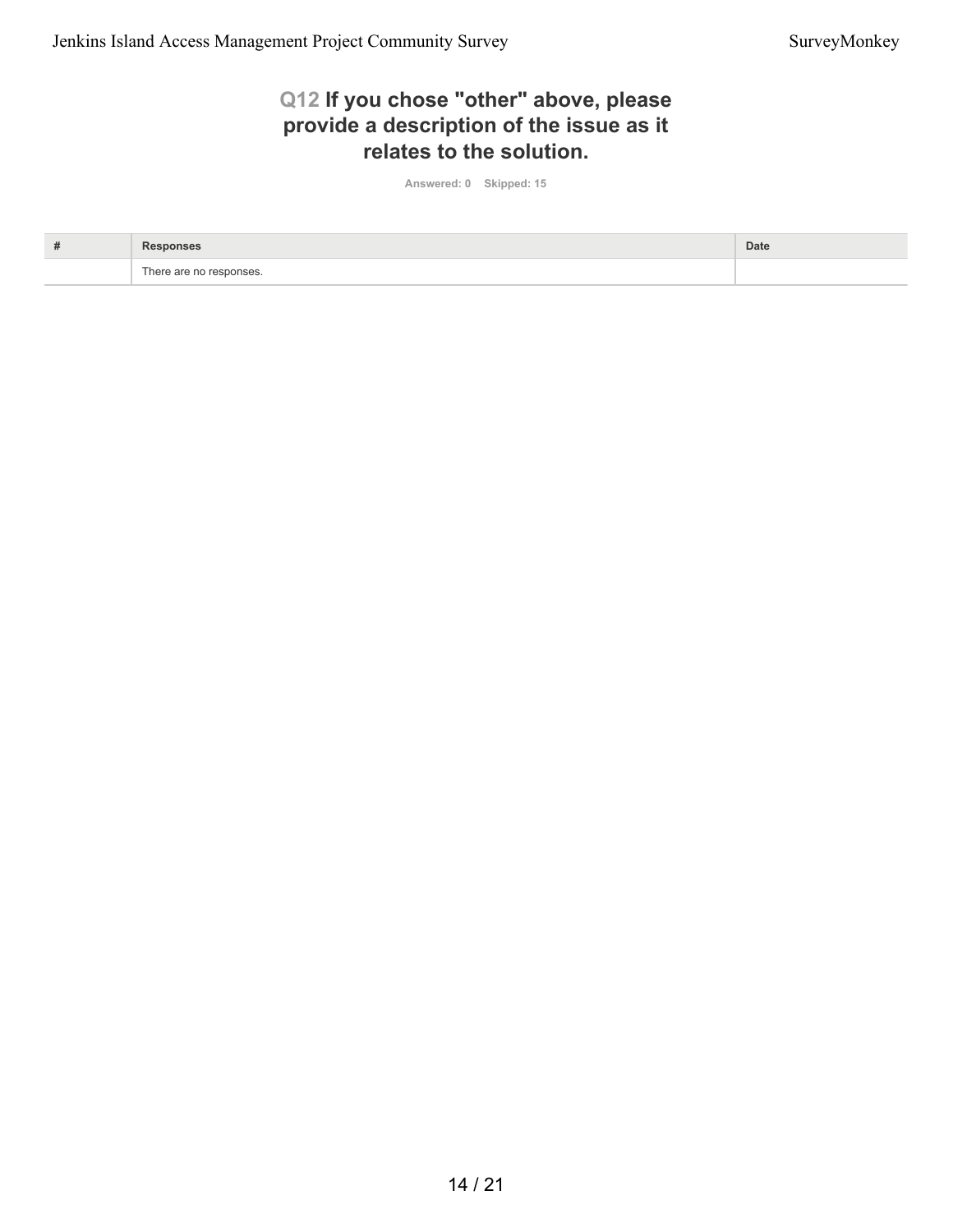#### **Q13 Of the following solutions, which addresses your traffic concerns?(Please rank your top 3 – "1" being the solution that best addresses your traffic concerns)**



|                                                                         | 1                    | $\overline{2}$       | 3                         | $\overline{4}$       | 5                    | 6                    | $\overline{7}$           | 8                    | 9                     | <b>Total</b>   | <b>Score</b> |
|-------------------------------------------------------------------------|----------------------|----------------------|---------------------------|----------------------|----------------------|----------------------|--------------------------|----------------------|-----------------------|----------------|--------------|
| Providing right hand turns for entrance<br>and exit to/from communities | 100.00%<br>3         | $0.00\%$<br>$\Omega$ | $0.00\%$<br>0             | $0.00\%$<br>$\Omega$ | $0.00\%$<br>$\Omega$ | $0.00\%$<br>$\Omega$ | $0.00\%$<br>$\Omega$     | $0.00\%$<br>$\Omega$ | $0.00\%$<br>$\Omega$  | 3              | 9.00         |
| Constructing a frontage road                                            | 42.86%<br>3          | 42.86%<br>3          | 14.29%                    | $0.00\%$<br>$\Omega$ | $0.00\%$<br>$\Omega$ | $0.00\%$<br>$\Omega$ | $0.00\%$<br>$\mathbf{0}$ | $0.00\%$<br>$\Omega$ | $0.00\%$<br>$\Omega$  | $\overline{7}$ | 8.29         |
| Constructing acceleration/deceleration<br>lanes                         | $0.00\%$<br>$\Omega$ | 66.67%<br>2          | 33.33%                    | $0.00\%$<br>$\Omega$ | $0.00\%$<br>$\Omega$ | $0.00\%$<br>$\Omega$ | $0.00\%$<br>$\Omega$     | $0.00\%$<br>$\Omega$ | $0.00\%$<br>$\Omega$  | 3              | 7.67         |
| Closing median crossovers                                               | $0.00\%$<br>$\Omega$ | $0.00\%$<br>$\Omega$ | 100.00%<br>$\overline{2}$ | $0.00\%$<br>$\Omega$ | $0.00\%$<br>$\Omega$ | $0.00\%$<br>$\Omega$ | $0.00\%$<br>$\Omega$     | $0.00\%$<br>$\Omega$ | $0.00\%$<br>$\bigcap$ | $\overline{2}$ | 7.00         |
| Grade separate                                                          | $0.00\%$<br>$\Omega$ | $0.00\%$<br>$\Omega$ | 100.00%                   | $0.00\%$<br>$\Omega$ | $0.00\%$<br>$\Omega$ | $0.00\%$<br>$\cap$   | $0.00\%$<br>$\Omega$     | $0.00\%$<br>$\Omega$ | $0.00\%$<br>$\bigcap$ |                | 7.00         |
| Traffic signal installation                                             | 45.45%<br>5          | 45.45%<br>5          | 9.09%                     | $0.00\%$<br>$\Omega$ | $0.00\%$<br>$\Omega$ | $0.00\%$<br>$\Omega$ | $0.00\%$<br>$\Omega$     | $0.00\%$<br>$\Omega$ | $0.00\%$<br>$\Omega$  | 11             | 8.36         |
| Only left-turn in and no left-turn out from<br>communities              | 50.00%               | 50.00%               | $0.00\%$<br>0             | $0.00\%$<br>$\Omega$ | $0.00\%$<br>$\Omega$ | $0.00\%$<br>$\Omega$ | $0.00\%$<br>$\Omega$     | $0.00\%$<br>$\Omega$ | $0.00\%$<br>$\bigcap$ | 2              | 8.50         |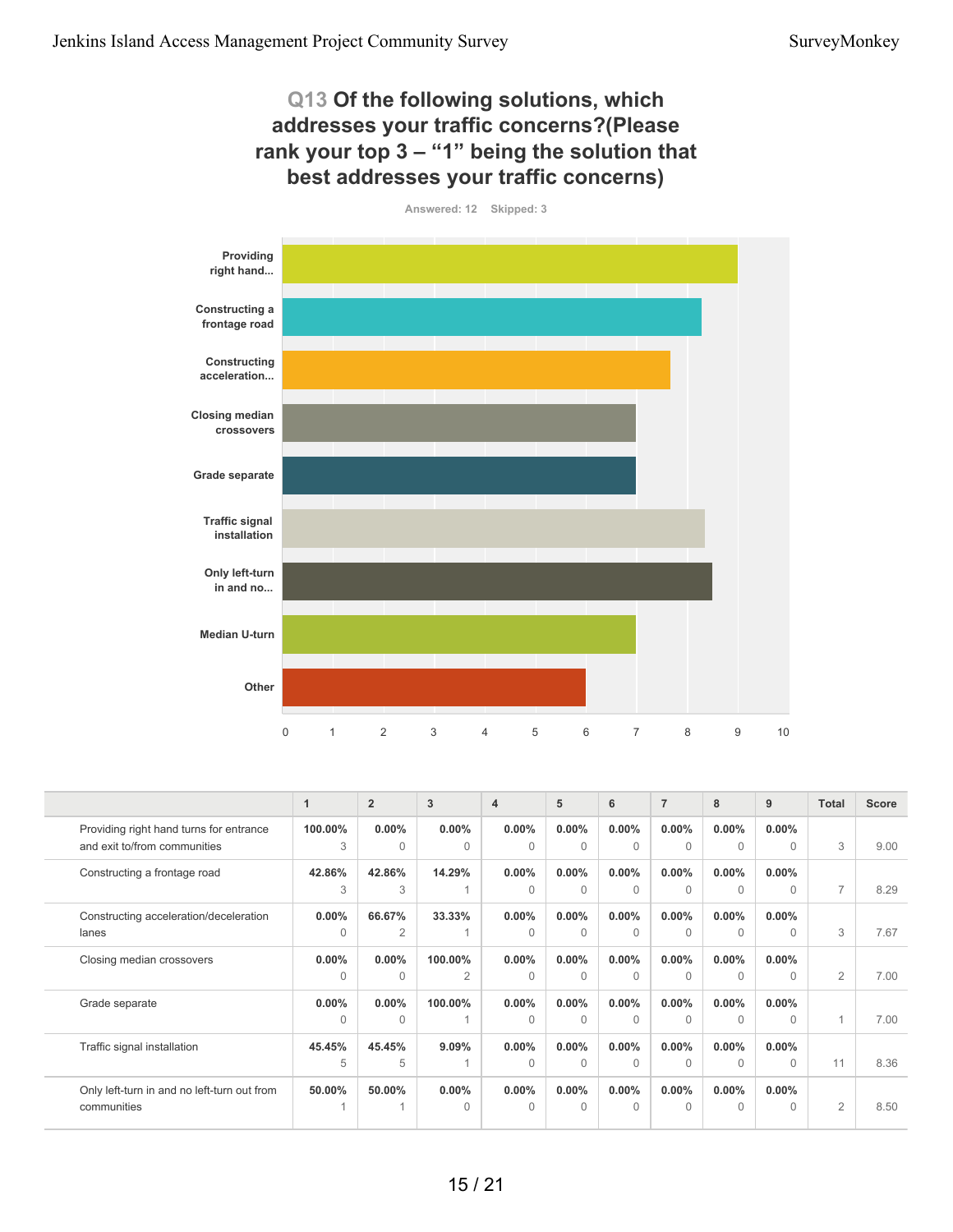#### Jenkins Island Access Management Project Community Survey Survey Survey Survey Survey Survey Survey Survey Survey

| Median U-turn | 0.00% | $0.00\%$ | 100.00%<br>ັ | 0.00%   | $0.00\%$ | $0.00\%$ | $0.00\%$      | $0.00\%$<br>u | $0.00\%$ | 7.00 |
|---------------|-------|----------|--------------|---------|----------|----------|---------------|---------------|----------|------|
| Other         | 0.00% | $0.00\%$ | 0.00%        | 100.00% | $0.00\%$ | $0.00\%$ | $0.00\%$<br>u | $0.00\%$<br>u | $0.00\%$ | 6.00 |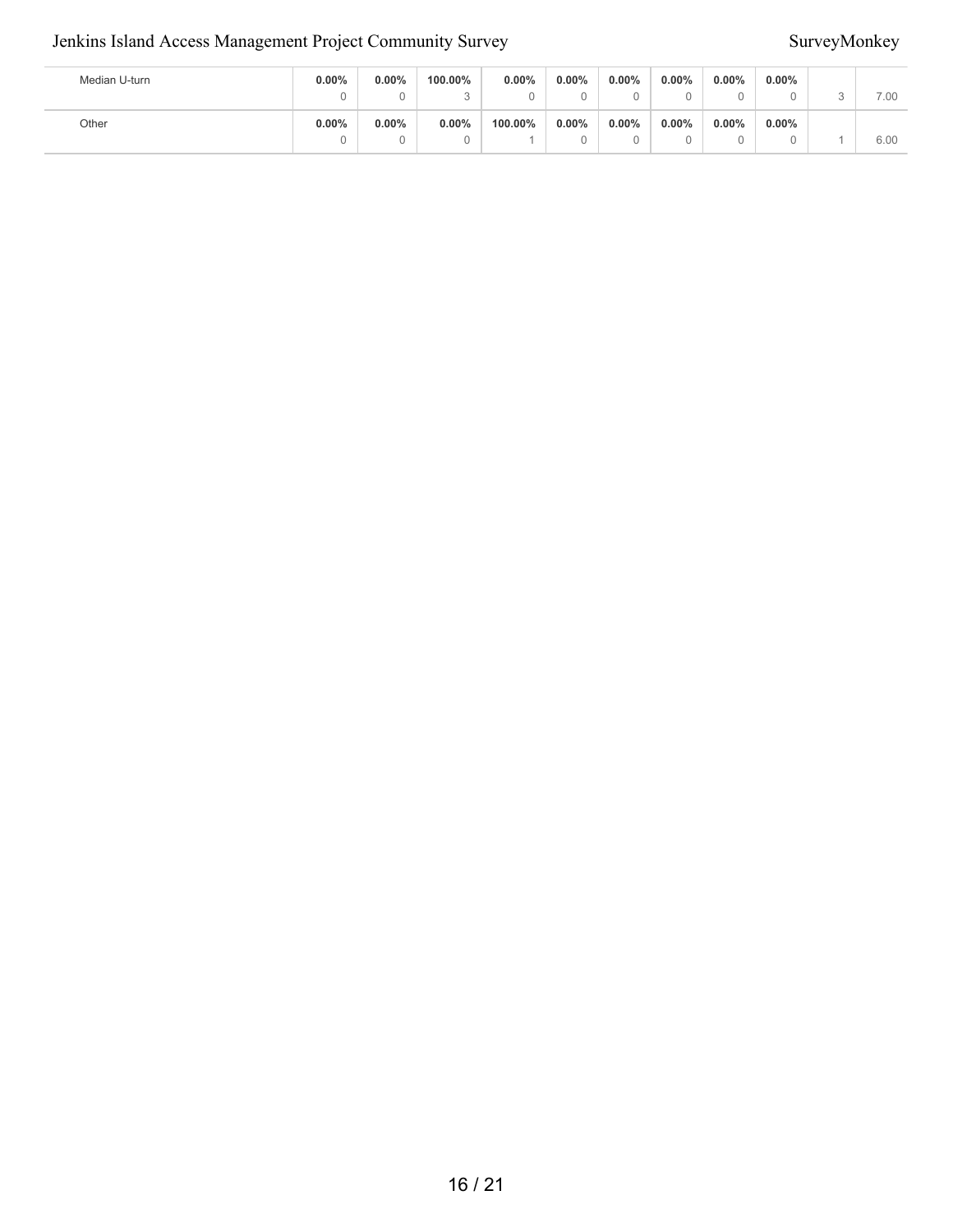#### **Q14 If you chose "other" above, please provide a description of the suggested solution.**

**Answered: 1 Skipped: 14**

| # | <b>Responses</b>                                                         | Date             |
|---|--------------------------------------------------------------------------|------------------|
|   | Reduce bridge speed to 45, like before & after. Ranks 1 - 3are a package | 8/2/2015 8:59 PM |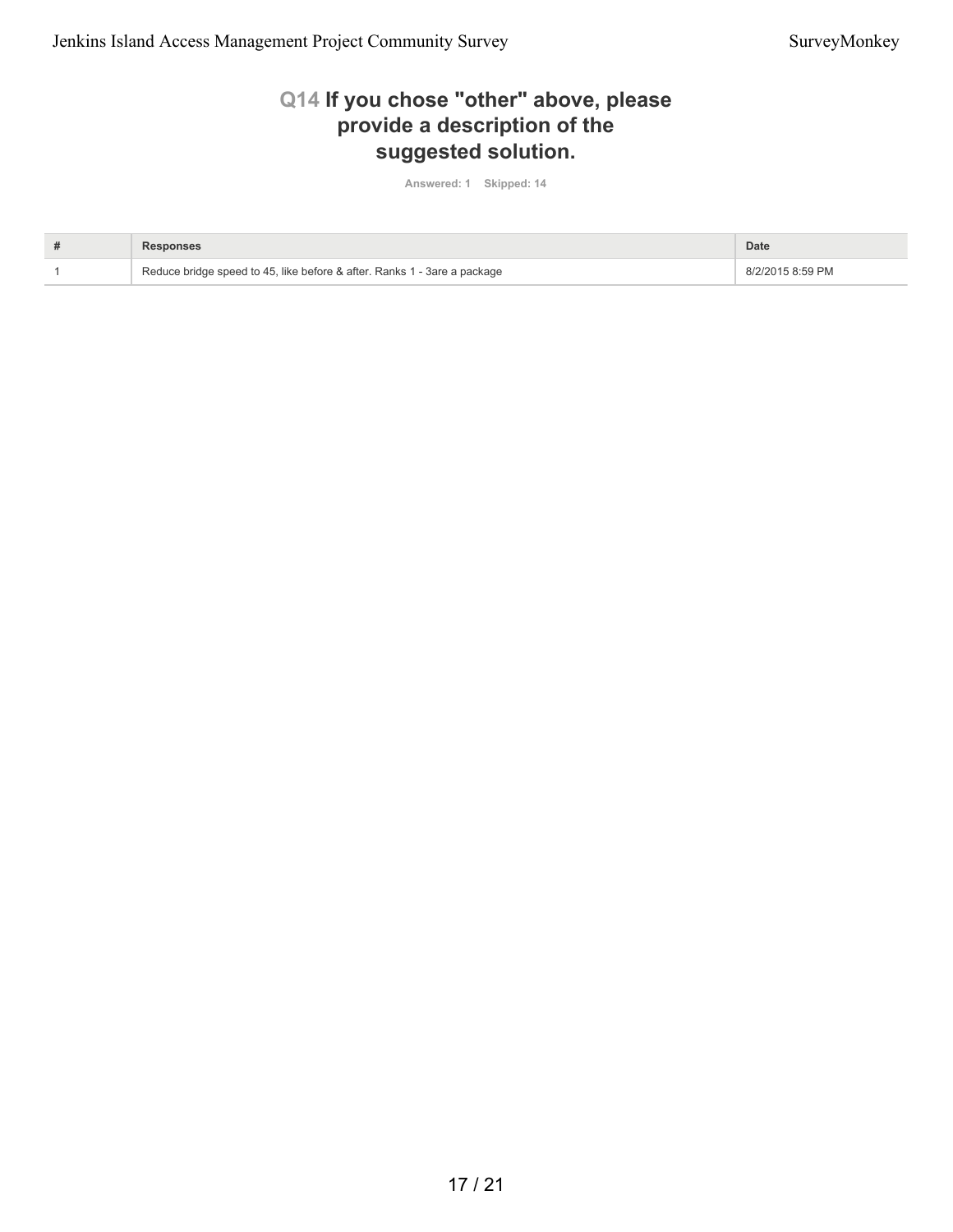### **Q15 Please provide any additional comments.**

**Answered: 7 Skipped: 8**

| # | <b>Responses</b>                                                                                                                                                                                                                                                                                                                                                                                                                                                                                                                                                                                                                                                                                                                                                                                                                                                                                      | Date               |
|---|-------------------------------------------------------------------------------------------------------------------------------------------------------------------------------------------------------------------------------------------------------------------------------------------------------------------------------------------------------------------------------------------------------------------------------------------------------------------------------------------------------------------------------------------------------------------------------------------------------------------------------------------------------------------------------------------------------------------------------------------------------------------------------------------------------------------------------------------------------------------------------------------------------|--------------------|
|   | Traffic numbers have been flat for years along 278. Its safe to say we are not looking at increase numbers in 5-10<br>years. Accident and crash data appear to reflect safety is not a driving issue. Improving acceleration, line of site and de<br>acceleration lanes or adding where none exists would certainly enhance existing safety. The rural nature of Pinckney,<br>Hog and Jenkins islands as the gateway to HHI is what makes HHI special. Its what gives the millions of visitors<br>annually the knowledge they have arrived at a unique destination and part of why they return. Respect of the salt<br>marsh, and wildlife is why we are not Myrtle beach. No disrespect intended. Stacking in and out of WH is NEVER<br>excessive, and non existent along the other two access points for BHP and HH Harbor. A solution looking for a problem<br>has been forwarded by WH for years. | 8/13/2015 12:40 AM |
| 2 | I am nervous just about everyday turning out of our community. I am especially nervous for my wife turning into<br>oncoming traffic with my three children.                                                                                                                                                                                                                                                                                                                                                                                                                                                                                                                                                                                                                                                                                                                                           | 8/3/2015 1:12 PM   |
| 3 | Not in favor of redirecting extensive traffic to north side of 278. Concerns about damage to marsh, noise and reduced<br>property values on Blue heron, more severe with closeness to traffic                                                                                                                                                                                                                                                                                                                                                                                                                                                                                                                                                                                                                                                                                                         | 8/2/2015 9:08 PM   |
| 4 | Left turn in and out the main issue                                                                                                                                                                                                                                                                                                                                                                                                                                                                                                                                                                                                                                                                                                                                                                                                                                                                   | 7/31/2015 1:54 PM  |
| 5 | Heavy Sat/Sun traffic makes getting into and out of our street impossible, we are trapped in our street and lose one<br>full day of every weekend ?? This is killing our property values! and life values, we need gaps in the traffic not fancy<br>traffic patterns. Gaps will allow normalcy to traffic flow without new construction                                                                                                                                                                                                                                                                                                                                                                                                                                                                                                                                                               | 7/30/2015 9:46 PM  |
| 6 | There should be one light for both. During the hot season it would be nice if the sheriffs dept. takes action of all lights<br>from Bluffton to Spanish Wells Rd. It all comes down to signs, Do not block intersections. cell number 843-816-0091                                                                                                                                                                                                                                                                                                                                                                                                                                                                                                                                                                                                                                                    | 7/29/2015 1:50 PM  |
| 7 | Recommend extend "Old Bridge Road" past Windmill Harbor to stop light at Jenkins Island. Very much against traffice<br>going to main land via under bridge and across wet lands to right turn onto 278. Dangerous!                                                                                                                                                                                                                                                                                                                                                                                                                                                                                                                                                                                                                                                                                    | 7/29/2015 10:10 AM |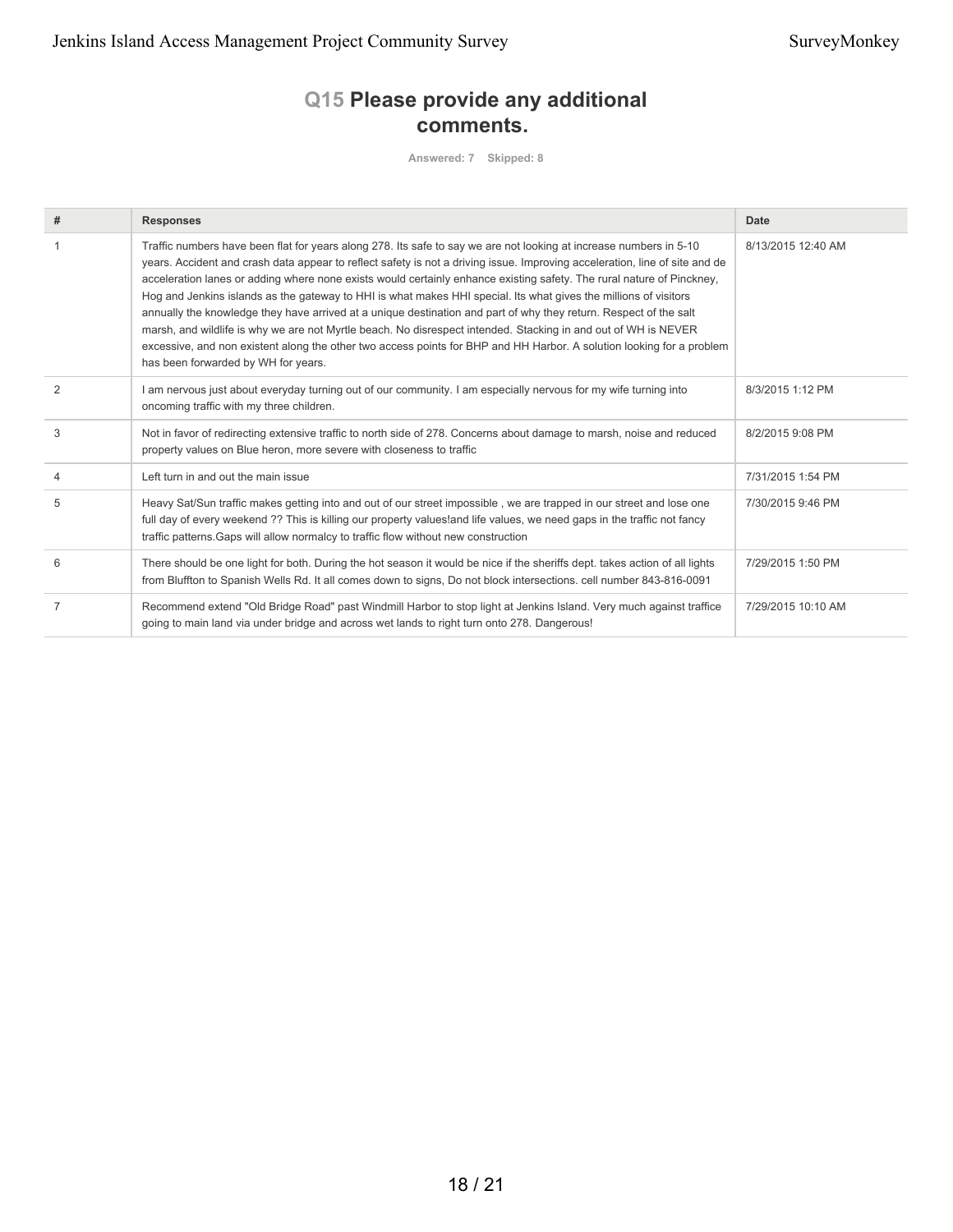### **Q16 Please provide your contact information.**

**Answered: 12 Skipped: 3**

| <b>Answer Choices</b>                     | <b>Responses</b>         |
|-------------------------------------------|--------------------------|
| Name                                      | 12<br>100.00%            |
| Company                                   | $\mathbf 0$<br>$0.00\%$  |
| <b>Property Address</b>                   | 12<br>100.00%            |
| Mailing Address (if different than above) | $\mathbf{0}$<br>$0.00\%$ |
| City/Town                                 | 11<br>91.67%             |
| State/Province                            | 12<br>100.00%            |
| ZIP/Postal Code                           | 12<br>100.00%            |
| Country                                   | $\mathbf 0$<br>$0.00\%$  |
| <b>Email Address</b>                      | 12<br>100.00%            |
| Phone Number                              | $\mathbf{0}$<br>$0.00\%$ |

| #              | Name                    | <b>Date</b>        |
|----------------|-------------------------|--------------------|
| 1              | Rob Moore               | 8/13/2015 12:40 AM |
| 2              | <b>KEN TURNER</b>       | 8/4/2015 11:04 AM  |
| 3              | Tim Lucas               | 8/3/2015 1:12 PM   |
| $\overline{4}$ | Lori Lucas              | 8/3/2015 1:04 PM   |
| 5              | Jim & Jennie Drury      | 8/2/2015 9:08 PM   |
| 6              | Sandy Penwell           | 7/31/2015 4:28 PM  |
| $\overline{7}$ | Peter Bishop            | 7/31/2015 1:54 PM  |
| 8              | Tom morse               | 7/30/2015 9:46 PM  |
| 9              | Thomas P. Dury          | 7/29/2015 1:50 PM  |
| 10             | <b>Martin Pauls</b>     | 7/29/2015 11:35 AM |
| 11             | dinah morse             | 7/29/2015 11:15 AM |
| 12             | Joe Patton              | 7/29/2015 10:10 AM |
| $\#$           | Company                 | <b>Date</b>        |
|                | There are no responses. |                    |
| #              | <b>Property Address</b> | <b>Date</b>        |
| 1              | 10 Blue Heron Ponte     | 8/13/2015 12:40 AM |
| 2              | 17 BLUE HERON POINT     | 8/4/2015 11:04 AM  |
| 3              | 28 Blue Heron Pt.       | 8/3/2015 1:12 PM   |
| 4              | 28 Blue Heron Point     | 8/3/2015 1:04 PM   |
| 5              | 12 Blue Heron Pt.       | 8/2/2015 9:08 PM   |
| 6              | 22 Blue Heron Point     | 7/31/2015 4:28 PM  |
| $\overline{7}$ | 34 Blue Heron Point     | 7/31/2015 1:54 PM  |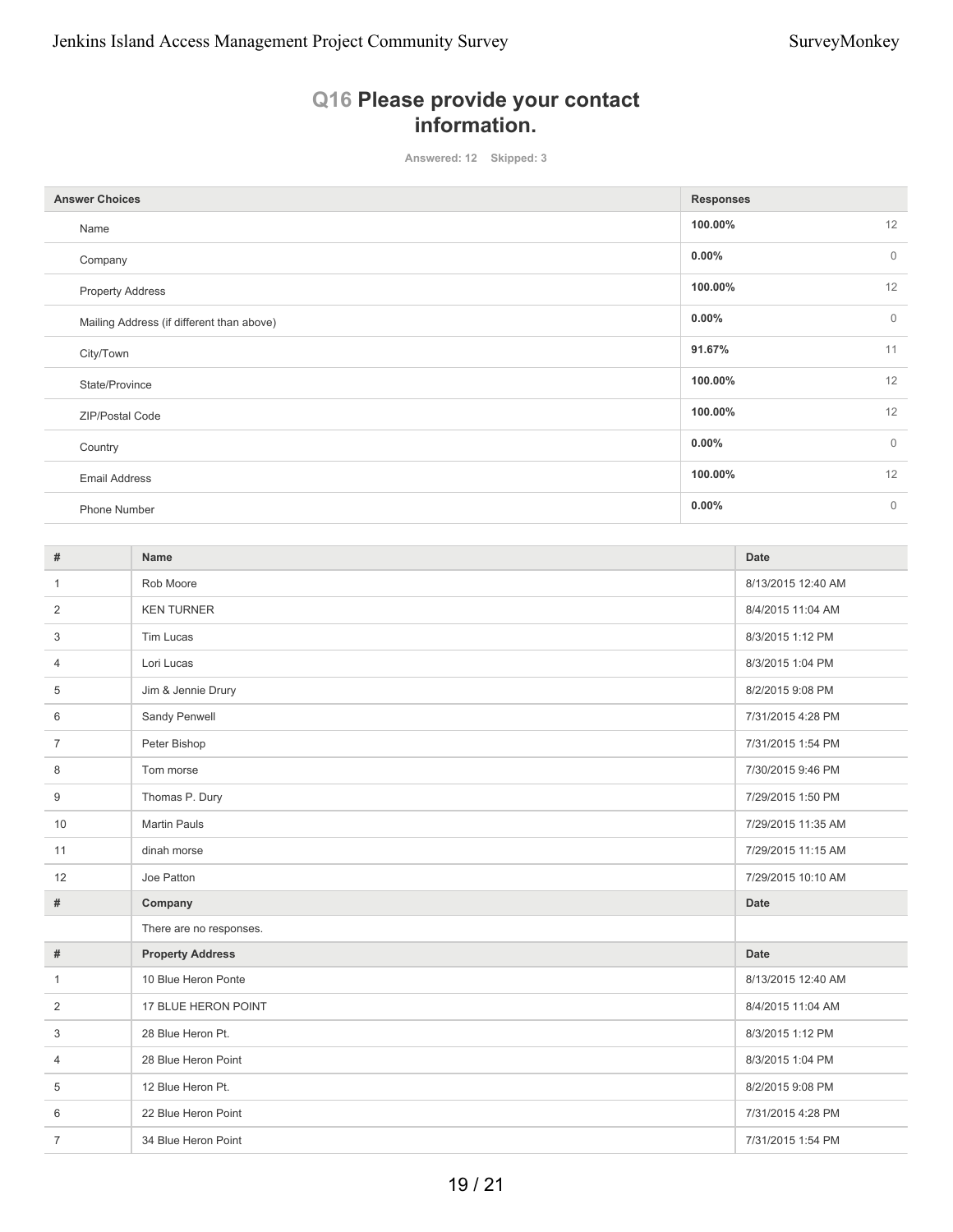#### Jenkins Island Access Management Project Community Survey SurveyMonkey

| 8              | 19 Blue Heron pt.                         | 7/30/2015 9:46 PM  |
|----------------|-------------------------------------------|--------------------|
| 9              | 24 Blue Heron Pt. Rd                      | 7/29/2015 1:50 PM  |
| 10             | 18 Blue Heron Pt.                         | 7/29/2015 11:35 AM |
| 11             | 19 blue heron pt                          | 7/29/2015 11:15 AM |
| 12             | 36 Blue Heron Point                       | 7/29/2015 10:10 AM |
| #              | Mailing Address (if different than above) | <b>Date</b>        |
|                | There are no responses.                   |                    |
| #              | City/Town                                 | <b>Date</b>        |
| $\mathbf{1}$   | HHI                                       | 8/13/2015 12:40 AM |
| 2              | HILTON HEAD IS.                           | 8/4/2015 11:04 AM  |
| 3              | Hilton Head Island                        | 8/3/2015 1:12 PM   |
| 4              | Hilton Head                               | 8/3/2015 1:04 PM   |
| 5              | <b>Hilton Head</b>                        | 8/2/2015 9:08 PM   |
| 6              | <b>Hilton Head</b>                        | 7/31/2015 1:54 PM  |
| 7              | HHI                                       | 7/30/2015 9:46 PM  |
| 8              | HHI                                       | 7/29/2015 1:50 PM  |
| 9              | Hilton Head Island                        | 7/29/2015 11:35 AM |
| 10             | hilton head                               | 7/29/2015 11:15 AM |
| 11             | Hilton Head                               | 7/29/2015 10:10 AM |
| #              | <b>State/Province</b>                     | <b>Date</b>        |
| $\mathbf{1}$   | SC                                        | 8/13/2015 12:40 AM |
| 2              | South Carolina                            | 8/4/2015 11:04 AM  |
| 3              | SC                                        | 8/3/2015 1:12 PM   |
| 4              | SC                                        | 8/3/2015 1:04 PM   |
| 5              | SC                                        | 8/2/2015 9:08 PM   |
| 6              | S. C.                                     | 7/31/2015 4:28 PM  |
| $\mathcal{L}$  | S C                                       | 7/31/2015 1:54 PM  |
| 8              | SC                                        | 7/30/2015 9:46 PM  |
| 9              | SC                                        | 7/29/2015 1:50 PM  |
| 10             | South Carolina                            | 7/29/2015 11:35 AM |
| 11             | ${\tt SC}$                                | 7/29/2015 11:15 AM |
| 12             | SC                                        | 7/29/2015 10:10 AM |
| #              | <b>ZIP/Postal Code</b>                    | Date               |
| $\mathbf{1}$   | 29926                                     | 8/13/2015 12:40 AM |
| 2              | 29926                                     | 8/4/2015 11:04 AM  |
| 3              | 29926                                     | 8/3/2015 1:12 PM   |
| 4              | 29926                                     | 8/3/2015 1:04 PM   |
| 5              | 29926                                     | 8/2/2015 9:08 PM   |
| 6              | 29926                                     | 7/31/2015 4:28 PM  |
| $\overline{7}$ | 29926                                     | 7/31/2015 1:54 PM  |
| 8              | 29926                                     | 7/30/2015 9:46 PM  |